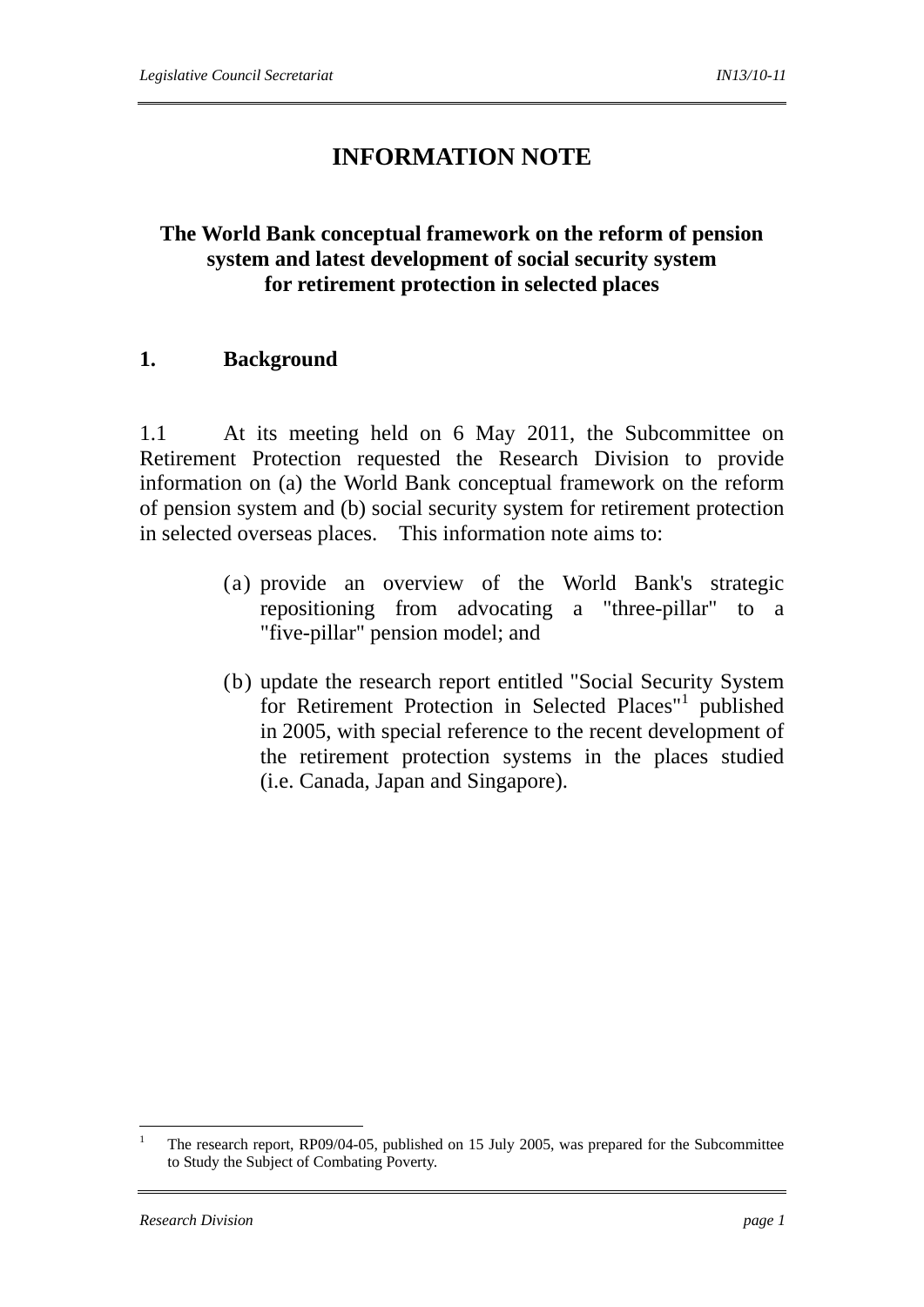# **2. The World Bank conceptual framework on the reform of pension system**

2.1 In 1994, the World Bank published the report "Averting the Old-Age Crisis: Policies to Protect the Old and Promote Growth" addressing the issues of retirement protection for the elderly. The report set out the three objectives of financial security programmes for the elderly as insurance, redistribution and saving<sup>2</sup>. The World Bank suggested that a combination of different financial security programmes (i.e. a three-pillar approach) was more effective than any single approach to satisfy the above objectives and ensured financial security for the elderly. The three pillars are presented in the following table:

# **Table 1 – Three-pillar model of the World Bank**

| <b>Pillar</b>                                                 | Objective                       | Form                                                          | <b>Financing</b>                               | <b>Outcome</b>       |
|---------------------------------------------------------------|---------------------------------|---------------------------------------------------------------|------------------------------------------------|----------------------|
| First pillar $-$<br>mandatory<br>publicly<br>managed pillar   | Redistribution<br>and insurance | Means-tested,<br>minimum pension<br>guarantee or flat<br>rate | Tax-<br>financed                               | Poverty<br>reduction |
| Second pillar $-$<br>mandatory<br>privately<br>managed pillar | Saving and<br>insurance         | Mandatory<br>personal savings<br>plan/occupational<br>plan    | Regulated<br>and fully-<br>funded <sup>3</sup> | Forced<br>saving     |
| Third pillar $-$<br>voluntary pillar                          | Saving and<br>insurance         | Voluntary personal<br>savings plan/<br>occupational plan      | Fully-<br>funded                               | Voluntary<br>saving  |

Source: The World Bank (1994).

 $\frac{1}{2}$  Insurance involves protection against the probability that recession or bad investments wiping out saving. Redistribution involves shifting lifetime income from an individual to another. Saving involves income smoothing over an individual's lifetime.

A fully-funded plan is a pension scheme with enough assets to cover current pensions and future obligations.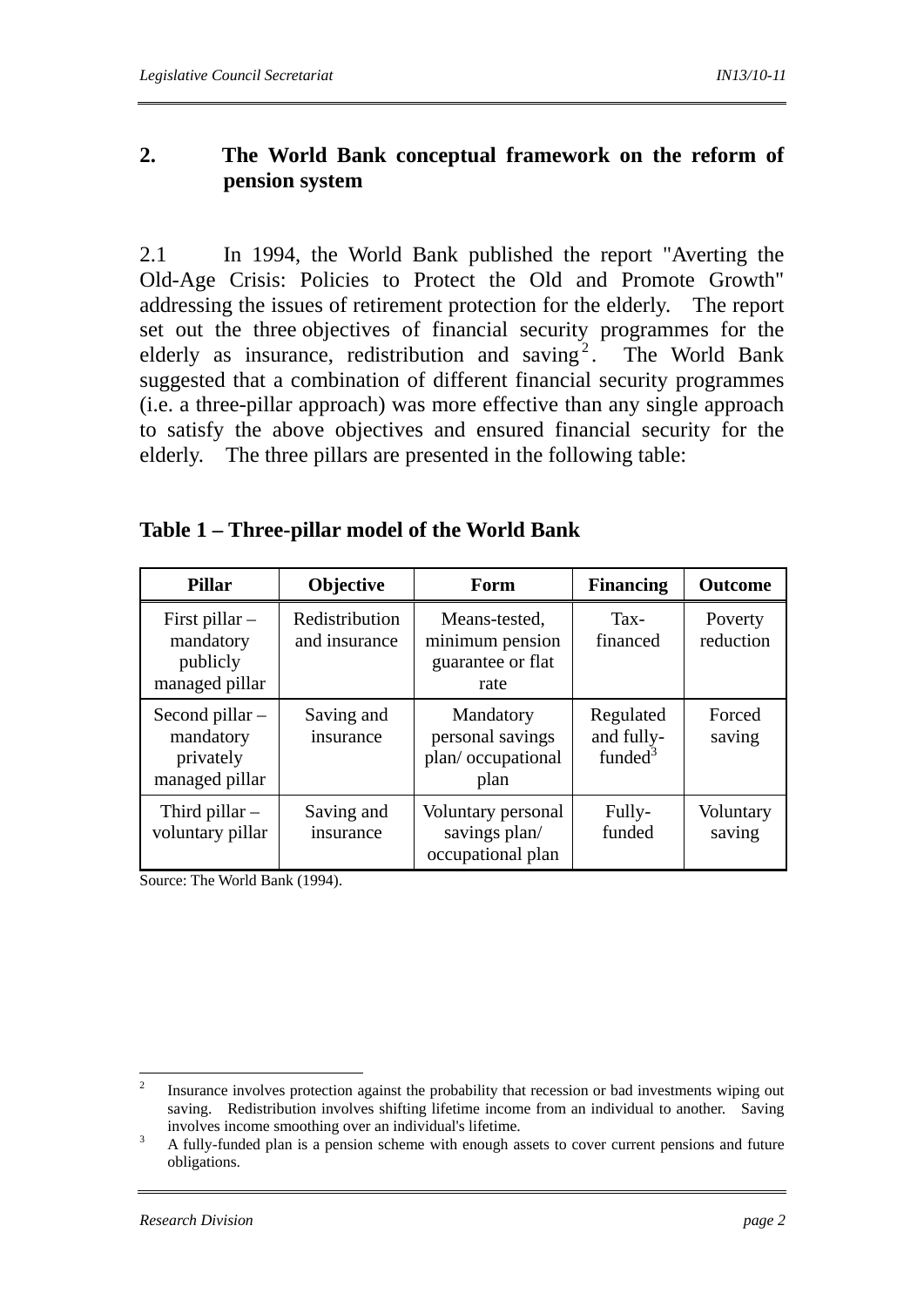2.2 Since the adoption of the three-pillar approach, the World Bank had focused on refining the system designs so that various countries could adapt the principles stated in its 1994 report to their specific circumstances, addressing the needs of diverse populations to better protect the financial security for the elderly. Subsequently, a new conceptual framework on the reform of pension system was put forward in its 2005 report entitled "Old Age Income Support in the  $21<sup>st</sup>$  Century: An International Perspective on Pension Systems and Reform".

2.3 Based on the three original pillars, the 2005 report adds two more pillars: a universal or means-tested basic government pension not tied to contributions and other sources of informal support. As such, the World Bank conceptual pension framework currently comprises the following five pillars:

- (a) zero pillar non-contributory basic pension plan financed by the state with the objective of providing elderly people with a minimal level of protection;
- (b) first pillar mandatory earnings-related public pension plan;
- (c) second pillar mandatory earnings-related occupational or private pension plans;
- (d) third pillar voluntary contributions to occupational or private pension plans; and
- (e) fourth pillar non-financial support including access to informal support (e.g. family support), other formal social security programmes (e.g. health care and/or housing), and other individual financial and non-financial assets (e.g. homeownership and reverse mortgages where available).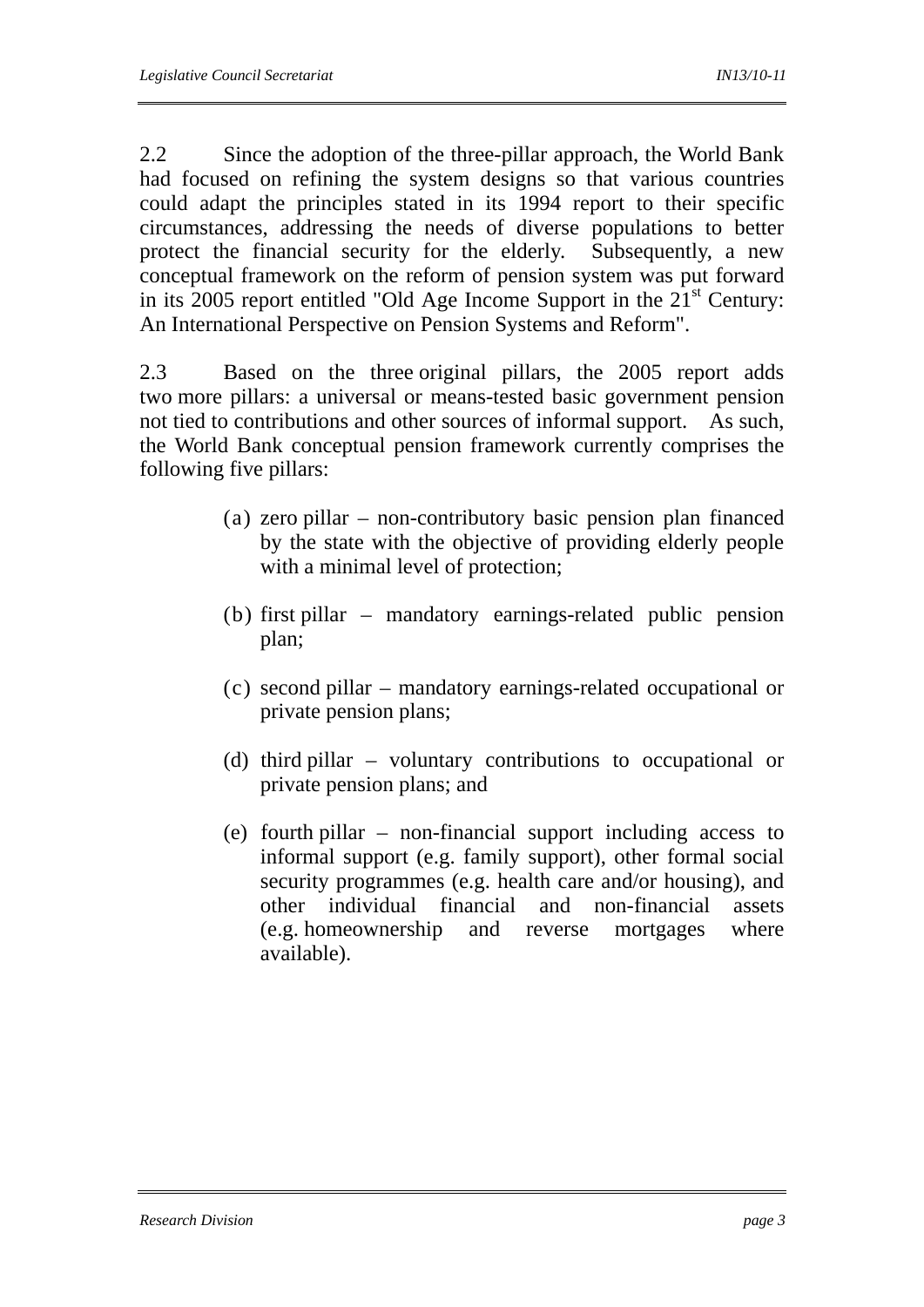2.4 The 2005 report also proposes the evaluation of the reform options of a pension system against a set of primary and secondary evaluation criteria to reach an outcome that fits country-specific conditions and needs. Primary evaluation criteria are the ability of the reform to maintain adequacy, affordability, sustainability, equitability, predictability and robustness of the pension system. Secondary evaluation criteria are the effect of pension contribution to economic output and growth.

# **3. The Canada Pension Plan**

Overview of the Canada Pension Plan

3.1 The Canada Pension Plan ("CPP") is an employment-related social security system for retirement protection in Canada except in Quebec, where the Quebec Pension Plan provides benefits<sup>4</sup>. It is a redistributive system pooling all contributions together and redistributing them to beneficiaries in an earnings-related pension. The Canadian system has a pay-as-you-go feature: each generation pays for the pensions of the previous generation.

3.2 The CPP is financed through contributions and investment returns. The Canadian government does not provide any funding to the CPP. It is compulsory for employers and employees (including the self-employed) aged between 18 and 70 in Canada to make contributions to the CPP. The contribution based on the contribution rate, currently at 9.9% of pensionable earnings, is shared equally between employers and employees. For the self-employed, they bear the entire contribution. In 2011, the minimum amount of annual earnings for calculation of pension contribution is CAN\$3,500 (HK\$26,285<sup>5</sup>), while the maximum amount is CAN\$48,300 (HK\$362,733).

 $\frac{1}{4}$ <sup>4</sup> The Quebec Pension Plan offers broadly similar benefits as the CPP to pensioners.<br><sup>5</sup> Peaced on the suggests preference attack LUC<sup>C</sup>7.51 are Gaussling dellar in 2010.

<sup>5</sup> Based on the average exchange rate of HK\$7.51 per Canadian dollar in 2010.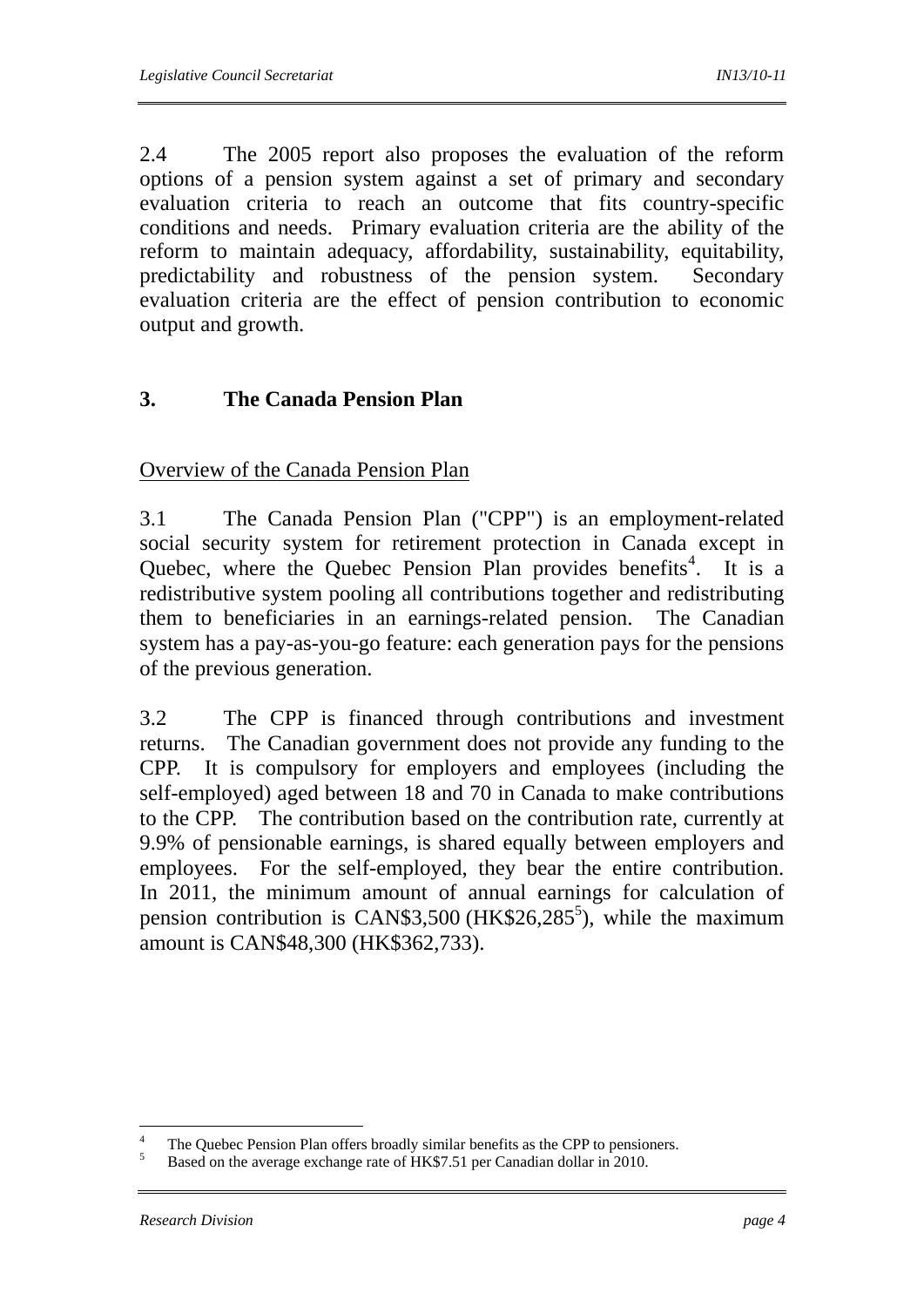3.3 Pensioners can receive a monthly inflation-adjusted CPP retirement pension for life from the age of 65 if they have made at least one valid contribution to the CPP. The monthly rate for a pensioner is set at 25% of his/her average monthly pensionable earnings during the contributory period, subject to a maximum amount of CAN\$960 (HK\$7,210). If it is in the CPP member's favour, 15% of the years with the lowest income, years in which the member is caring for a child younger than seven, and months when the member receives a disability benefit may be excluded from the calculation of the amount of retirement pension.

3.4 Pensioners may choose to start receiving their retirement pension as soon as they reach the age of 60 or at any age after the age of 65. Based on their age, the amount to be received differs for early and deferred pensions<sup>6</sup>. The CPP adjusts downward the amount of pension payments for early pension by 0.5% for each month before the 65th birthday of those pensioners who choose to receive pension prior to the age of 65. The adjustment to the pension amount is permanent once the early withdrawal is made. From 2012 to 2016, the monthly downward adjustment rate will be changed from 0.5% to 0.6%. For deferred pension, the pension payment rate will be adjusted upward from 0.5% to 0.7% during 2011-2013 for each month after the 65th birthday of those pensioners who choose to receive pension after the age of 65 up to the age of 70.

### Latest development of the Canada Pension Plan

3.5 The administration of the CPP is overseen by two government agencies: the Canada Revenue Agency is responsible for collecting the contribution to the CPP while Human Resources and Skills Development Canada is responsible for the administration of benefits. The latter was formed in 2006 with the merger of Human Resources and Skills Development Canada and Social Development Canada.

1

<sup>6</sup> For pensioners choose to receive a larger pension by deferring the payment date to after the age of 65, they should defer the payment date to as late as 70 as the payment rate does not increase further after this age.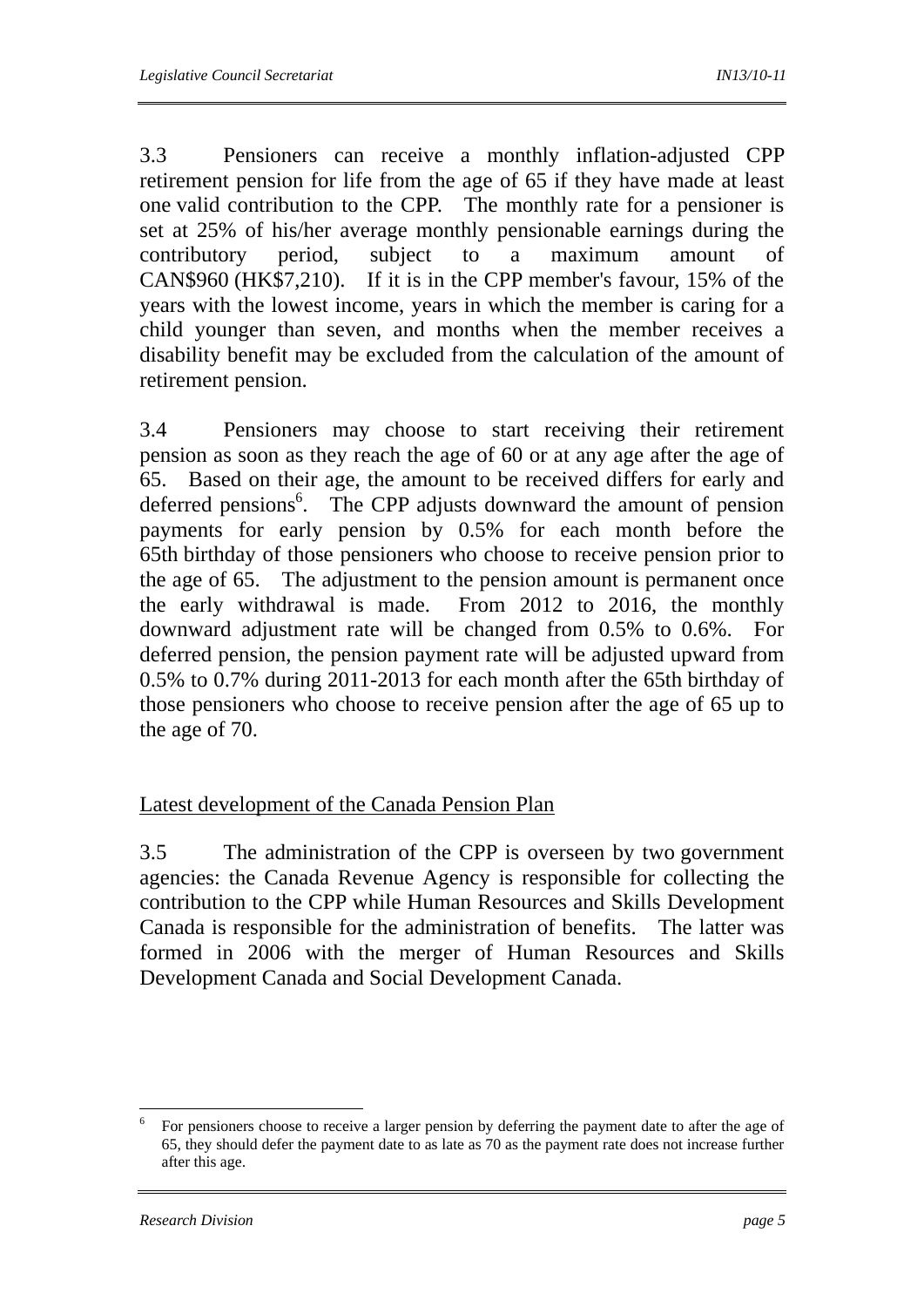3.6 In 2007, the Canadian government introduced full electronic services to the CPP and required full funding for any new or increased benefits provided under the CPP, i.e. each generation that receives benefit enrichments would pay for it in full rather than passing on the cost to future generations.

3.7 To respond to the evolving needs of its aging population, and changes in the economy and labour market, the Canadian government plans to implement the following changes to the CPP in phases during the period between 2012 and 2016:

- (a) pensioners under 65 who are being employed when receiving the retirement pension and their employers will be required to make mandatory contributions to the  $\text{CPP}^7$ from 2012 onwards. At present, people who are receiving a CPP retirement pension and working simultaneously, regardless of their age, do not need to pay CPP contribution;
- (b) pensioners aged between 65 and 70 who are working and receiving the retirement pension simultaneously may choose to pay contributions to the CPP from  $2012$  onwards<sup>8</sup>;
- (c) the percentage of the years with the lowest earnings excluded from the calculation of the amount of retirement pension will increase from 15% to 17% during the period from 2012 to 2014; and
- (d) the "work cessation test" for early pension will no longer apply from 2012 onwards, in other words, the pensioners can receive their CPP retirement pension before the age of 65 without any work interruption or reduction of their earnings<sup>9</sup>.

<sup>—&</sup>lt;br>7 The mandatory contribution will be added to the retirement benefit of these working pensioners as the new Post-Retirement Benefit, which will increase the amount of their pension-when they retire.

If these working pensioners choose to pay contributions to the CPP, their employers are also required to make contributions.

Under the current regulations, people have to either stop working or reduce their monthly income to a level lower than the monthly maximum CPP retirement pension payment for at least two months if they decide to receive the CPP retirement pension before the age of 65. This requirement is known as the "work cessation test". Pensioners can return to work or earn more than the maximum CPP pension payment after this two-month period.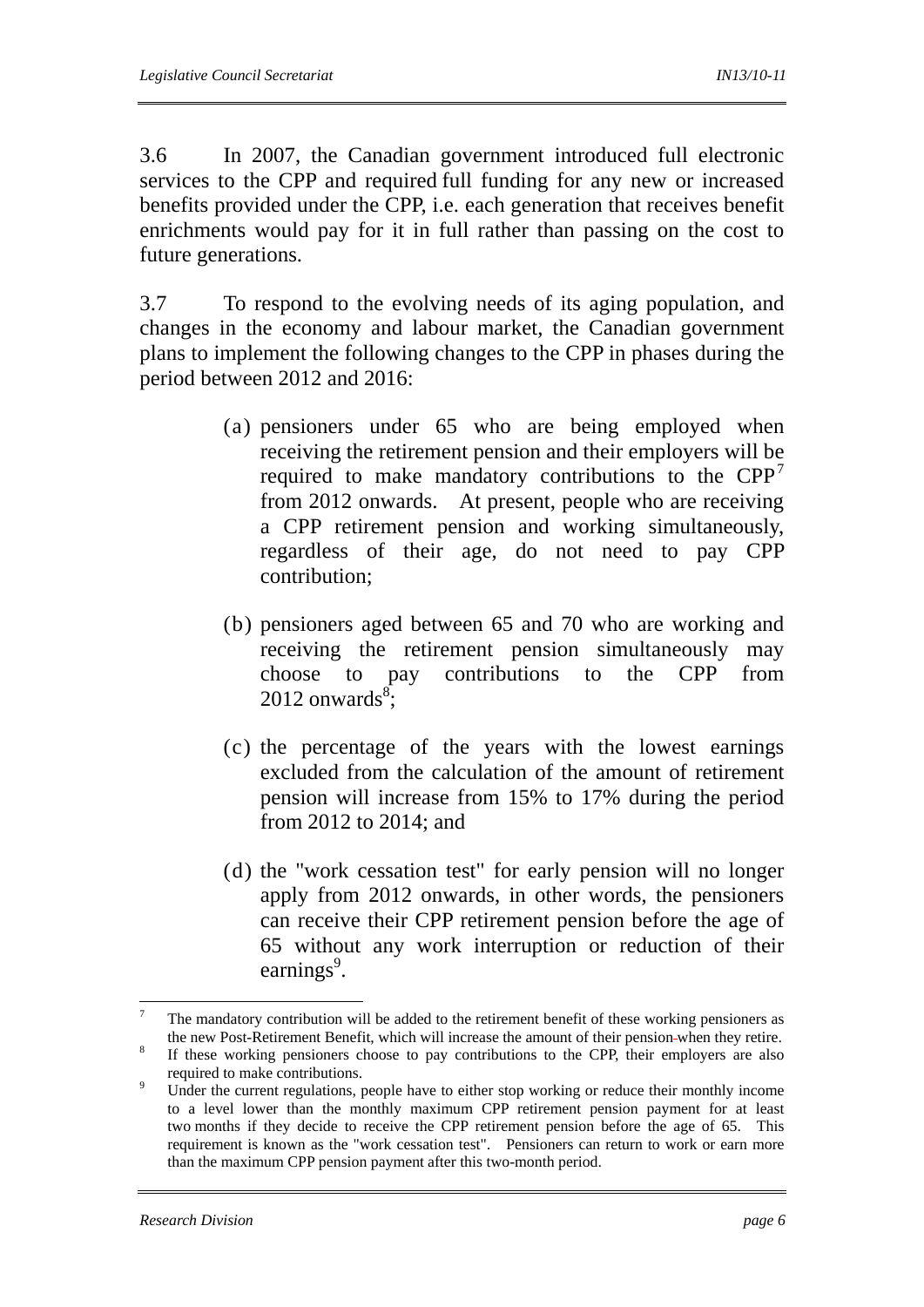# **4. The retirement protection system in Japan**

4.1 The retirement protection system in Japan is a two-tier scheme: the first tier being the universal National Pension Scheme and the second tier being the employment-related schemes consisting of the Employees' Pension Insurance Scheme for private sector employees and the Mutual Aid Pension Schemes for public sector employees<sup>10</sup>. The three schemes are all redistributive systems, as the National Pension Scheme redistributes benefits in a flat-rate while the Employees' Pension Insurance Scheme and the Mutual Aid Pension Schemes redistribute benefits in an earnings-related pension.

### Overview of the National Pension Scheme

4.2 It is compulsory for all persons who legally live, work and/or study in Japan to participate in this universal pension scheme. Persons covered by the National Pension Scheme are classified into the following three categories:

- (a) Category 1 insured persons aged between 20 and 59 who are not covered under Category 2 or Category 3, such as students, the self-employed and the unemployed;
- (b) Category 2 insured persons aged under 70 who are employees in the public and private sectors enrolling in the Mutual Aid Pension Schemes and the Employees' Pension Insurance Scheme respectively; and
- (c) Category 3 insured persons aged between 20 and 59 who are the spouses of Category 2 persons.

 $10\,$ 10 The Mutual Aid Pension Schemes will not be covered in details in this information note as the scheme has very similar features as the Employees' Pension Insurance Scheme.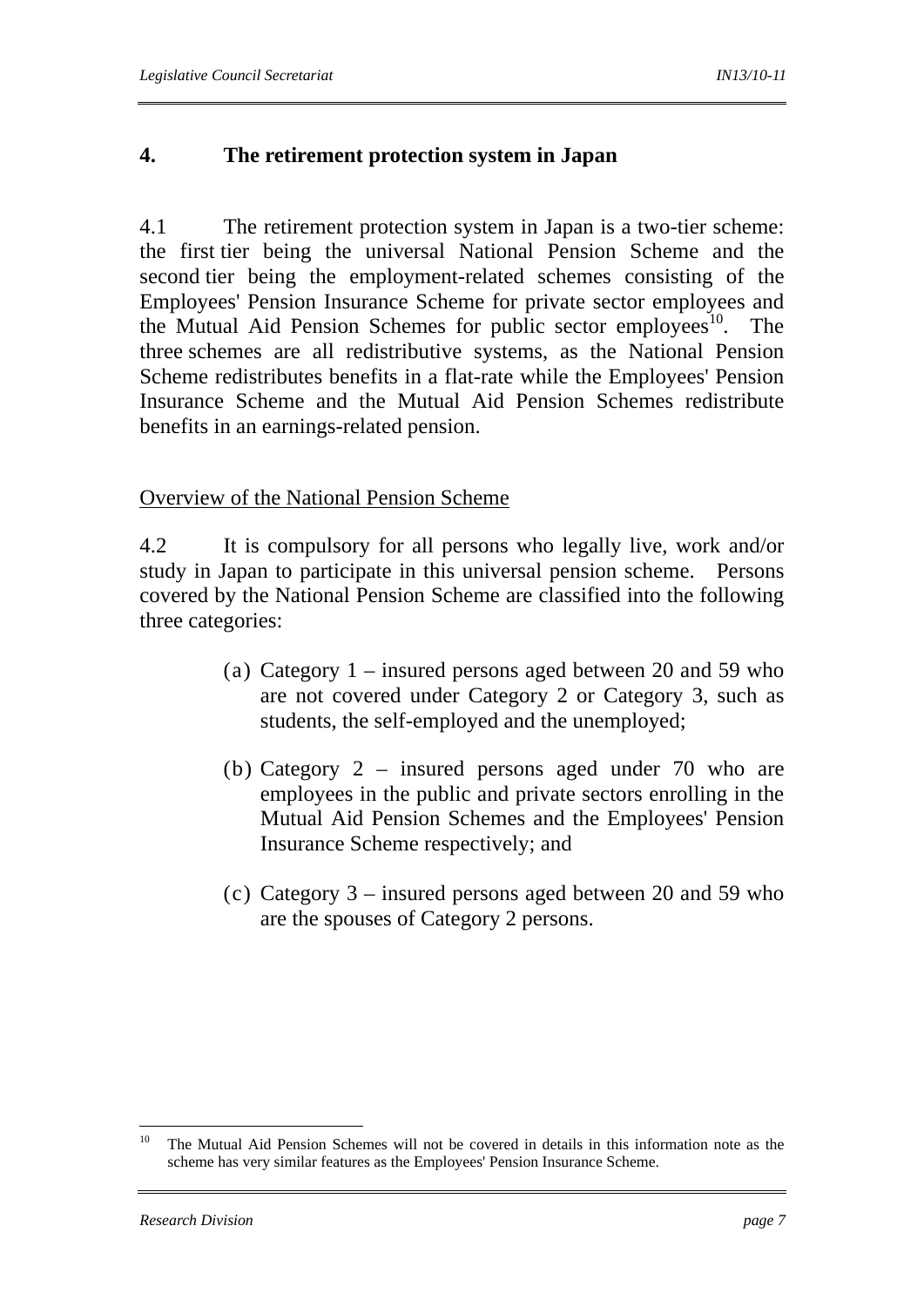4.3 The National Pension Scheme is financed through contributions from the insured persons, government subsidy and investment returns. The contribution rate for the National Pension Scheme is a flat rate fixed at ¥15,020 (HK\$1,331<sup>11</sup>) per month. Category 1 persons pay their share of contribution directly to the National Pension Scheme<sup>12</sup>. For Category 2 persons, their share of contributions is credited to the National Pension Scheme via their contributions to the employment-related saving schemes (i.e. the Mutual Aid Pension Schemes or the Employees' Pensions Insurance Scheme). Category 3 persons are not required to pay contributions as their share is borne by their spouses i.e. Category 2 insured persons.

4.4 Pensioners can start receiving an Old-age Basic Pension for life from the age of 65 if they have paid contributions to the National Pension Scheme for at least 25 years, or been exempted from paying contributions. For the insured persons who have paid contributions for the whole insurable period<sup>13</sup>, they are entitled to a full pension which amounts to ¥788,900 (HK\$69,897) per annum in 2011. Pensioners who have been defaulted on payment or have been exempted from paying contributions receive a reduced pension in accordance with a mathematical formula set by the Japan Pension Service, the body responsible for administrating the retirement protection system.

4.5 Pensioners may choose to start receiving their Old-age Basic Pension as soon as they reach the age of 60 or at any age after the age of 65. Based on their age, the amount to be received differs for early and deferred pensions<sup>14</sup>. The National Pension Scheme adjusts downward the amount of pension payments for early pension by 0.5% for each month before the  $65<sup>th</sup>$  birthday of those pensioners who receive pension prior to the age of 65. The adjustment to the pension amount is permanent once the early withdrawal is made. Similarly, the amount of pension payments for deferred pension is adjusted upward by 0.7% for each month after the  $65<sup>th</sup>$  birthday of those pensioners who receive pension after the age of 65 up to the age of 70.

 $11$ <sup>11</sup> Based on the average exchange rate of HK\$8.86 per 100 Japanese Yen in 2010.

<sup>12</sup> Certain persons under Category 1 are fully or partially exempted from paying contribution to the

National Pension Scheme such as students and the unemployed.<br><sup>13</sup> The length of insurable period ranges from 25 to 40 years depending on the age of pensioners. For example, the whole insurable period for those who were born between April 1926 and

April 1927 is 25 years.<br><sup>14</sup> For pensioners choose to receive a larger pension by deferring the payment date to after the age of 65, they should defer the payment date to as late as 70 as the payment rate does not increase further after this age.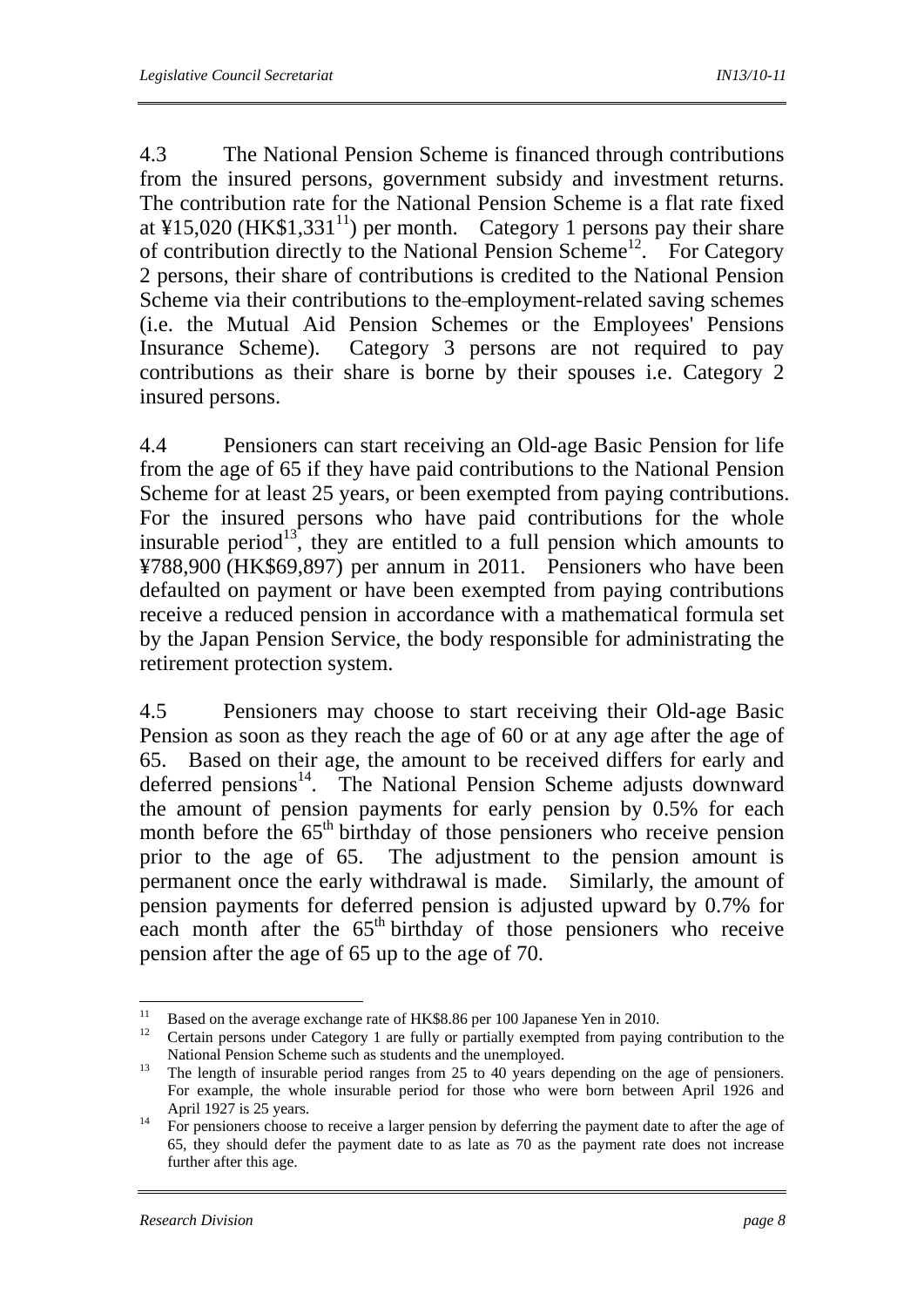### Overview of the Employees' Pension Insurance Scheme

4.6 The Employees' Pension Insurance Scheme is financed through investment returns and contributions from both employers and employees. The Japanese government does not provide any funding to the scheme. An employee with a monthly remuneration (salary plus bonuses, if any) ranging between ¥98,000 (HK\$8,683) and ¥620,000 (HK\$54,932) is required to contribute to the scheme. The contribution rate currently stands at 16.058% of an employee's monthly remuneration, shared equally between employers and employees.

4.7 Under the Employees' Pension Insurance Scheme, pensioners can receive an Old-age Employees' Pension for life starting from the age of 60 provided that they have (a) paid contributions to the National Pension Scheme for at least 25 years, or been exempted from paying contributions, and (b) paid contributions to the Employees' Pension Insurance Scheme for a year. The duration of contributory period and the amount of contributions affect the pension payments that a pensioner may receive. For pensioners between the age of 60 and 64, the pension payable is composed of a fixed amount component, an earnings-related component and an additional pension  $15$  (if applicable). The fixed amount component is not available to pensioners aged 65 or above, as it is being substituted by the Old-age Basic Pension.

4.8 If the pensioners are working when receiving the Old-age Employees' Pension, they are required to pay contributions to the Employees' Pension Insurance Scheme until they reach the age of 70, and the amount of their Old-age Employees' Pension is reduced wholly or partially depending on their age and wage $^{16}$ .

 $15$ 15 Additional pension is provided to pensioners who have spouses aged under 65, children aged under

<sup>18</sup> and/or children with disabilities aged under 20.<br><sup>16</sup> The amount of Old-age Basic Pension received by the pensioner is unaffected if the pensioners are working.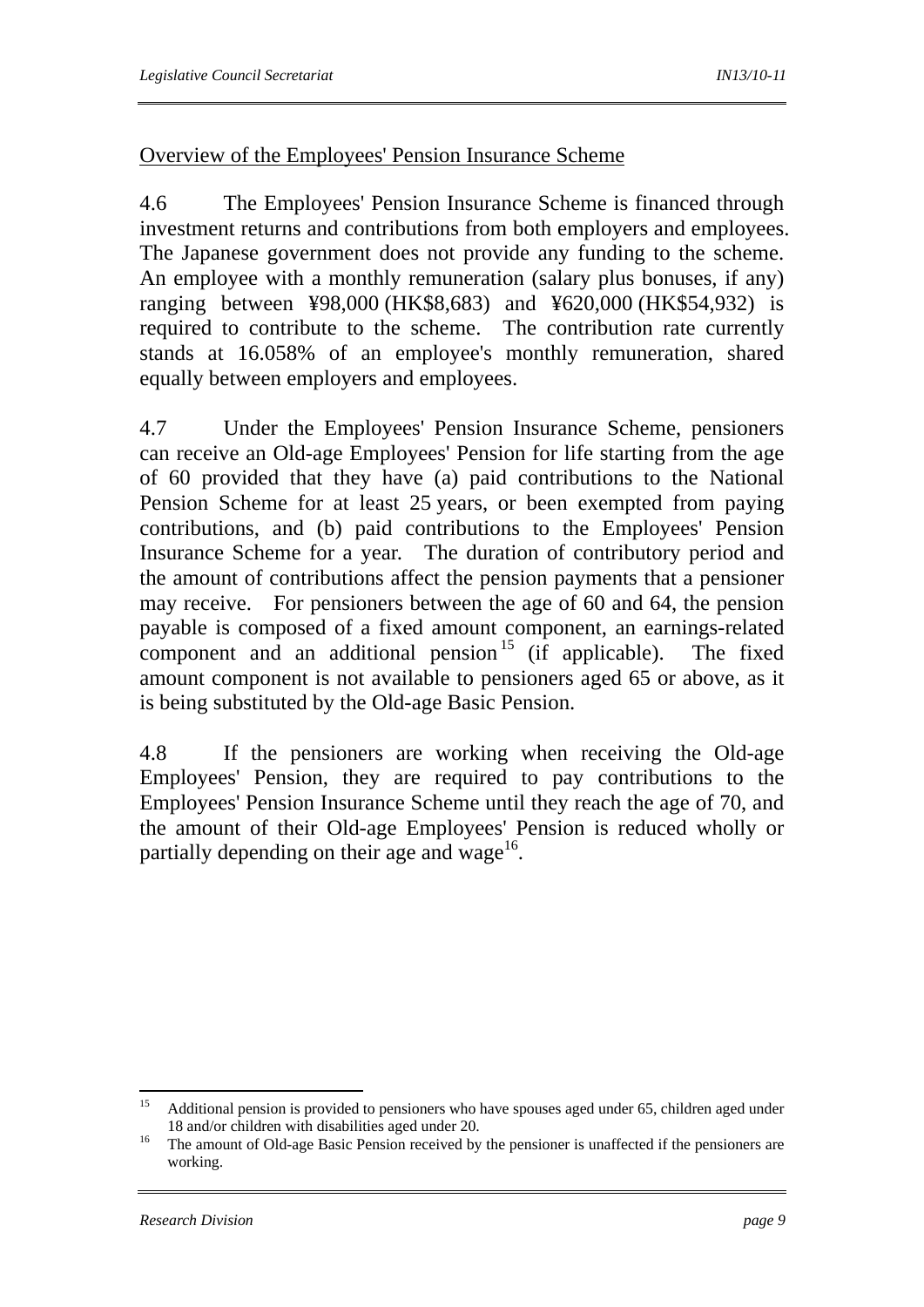### Latest development of the retirement protection system in Japan

4.9 The recent declining birth rate and aging population in Japan have significant impact on the funding of the retirement protection system, and therefore reform measures have been introduced since the mid-1990s to enhance the fiscal sustainability of the system. Under the *National Pension Act* and the *Employees' Pension Insurance Act*, a statutory financial review on the system is required every five years to develop a long-term financial forecast of the system<sup>17</sup>. The Japanese government conducted a financial review in 2004 with the objectives of ensuring the sustainability of the pension system for up to 100 years. According to the 2004 review, the following reform measures were introduced:

- (a) adjusting the ratio of pension payment to the average household income for salaried workers from 59.3% in 2004 to 50.2% from 2023 onwards;
- (b) increasing the contribution amount of the National Pension Scheme and contribution rate of the Employees' Pension Insurance Scheme gradually until reaching a thereafter fixed ceiling from 2017 onwards<sup>18</sup>;
- (c) raising the government funding to the National Pension Scheme from one-third to half of the total benefits by 2009; and
- (d) introducing an annual automatic adjustment system to the level of pension payment of both the National Pension Scheme and the Employees' Pension Insurance Scheme with reference to macroeconomic indexation such as price index, life expectancy and average monthly salary.

<sup>17</sup> <sup>17</sup> See Ministry of Health, Labour and Welfare (2009b) and (undated).

<sup>18</sup> For the National Pension Scheme, the contribution amount is scheduled to be increased annually by ¥280 (HK\$25) from ¥13,300 (HK\$1,178) in 2004 to ¥16,900 (HK\$1,497) (in 2004 dollars) in 2017. For the Employees' Pension Insurance Scheme, the contribution rate is scheduled to be increased annually by 0.354% from 13.58% in 2004 to 18.3% in 2017.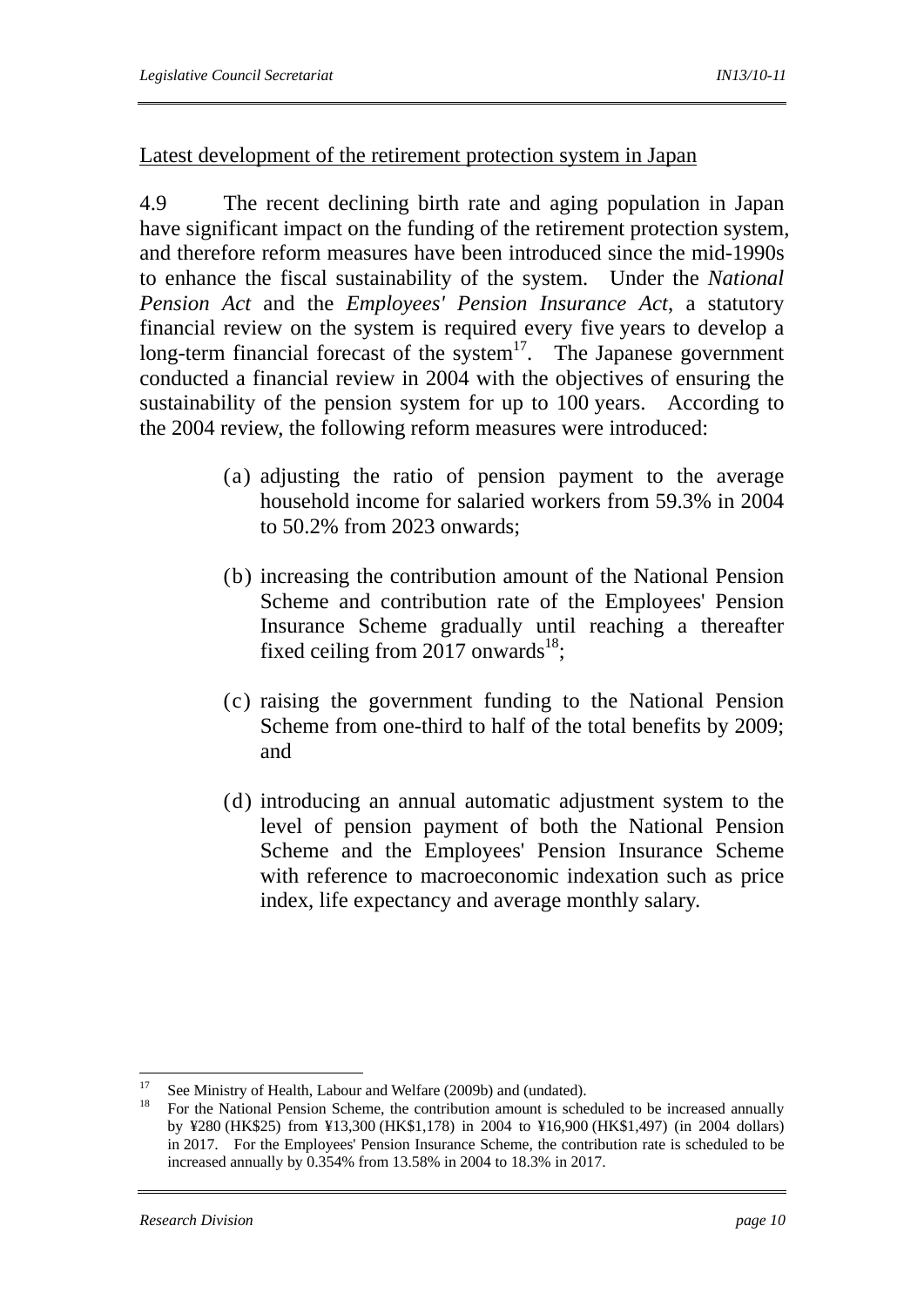4.10 Another financial review was conducted in 2009, aiming at reducing the ratio of pension payment to the average household income for salaried workers to 50.1% from 2038 onwards from a high of 62.3% in 2009. The goal of subsidizing half of the National Pension Scheme by the government funding was realized by amending the *National Pension Act* in the same year.

4.11 At present, the Ministry of Health, Labour and Welfare takes overall fiscal and administrative responsibilities of the retirement protection system. Prior to 2010, the Social Insurance Agency was responsible for the operation of the retirement protection system under the leadership of the Ministry of Health, Labour and Welfare. The Social Insurance Agency was abolished and replaced by a new public corporation, Japan Pension Service, in January 2010 after it was publicized that some 50 million pension records went missing in 2007. Japan Pension Service has continued to implement the remedial measures initiated by the Social Insurance Agency to deal with the problem of missing pension records, such as conducting computer-based matching of unidentified records and posting personal records to all insured persons individually to verify the accuracy of the records.

4.12 The government proposes to reform the retirement protection system via introducing a new system by  $2013^{19}$ . All prevailing pension schemes would be unified into a single system under the proposal. The new system would consist of "minimum guaranteed pension" and "earnings-related pension". The "minimum guaranteed pension" would be a monthly income of ¥70,000 (HK\$6,202) to all pensioners funded by sales tax whereas the amount of the "earnings-related pension" would be in proportion to the contributions made by the insured persons. The amount of the "minimum guaranteed pension" would be reduced for pensioners whose "earnings-related pension" exceeds a certain level.

<sup>19</sup> See Cabinet Office, Japan. (2011) and Ministry of Health, Labour and Welfare (2009b).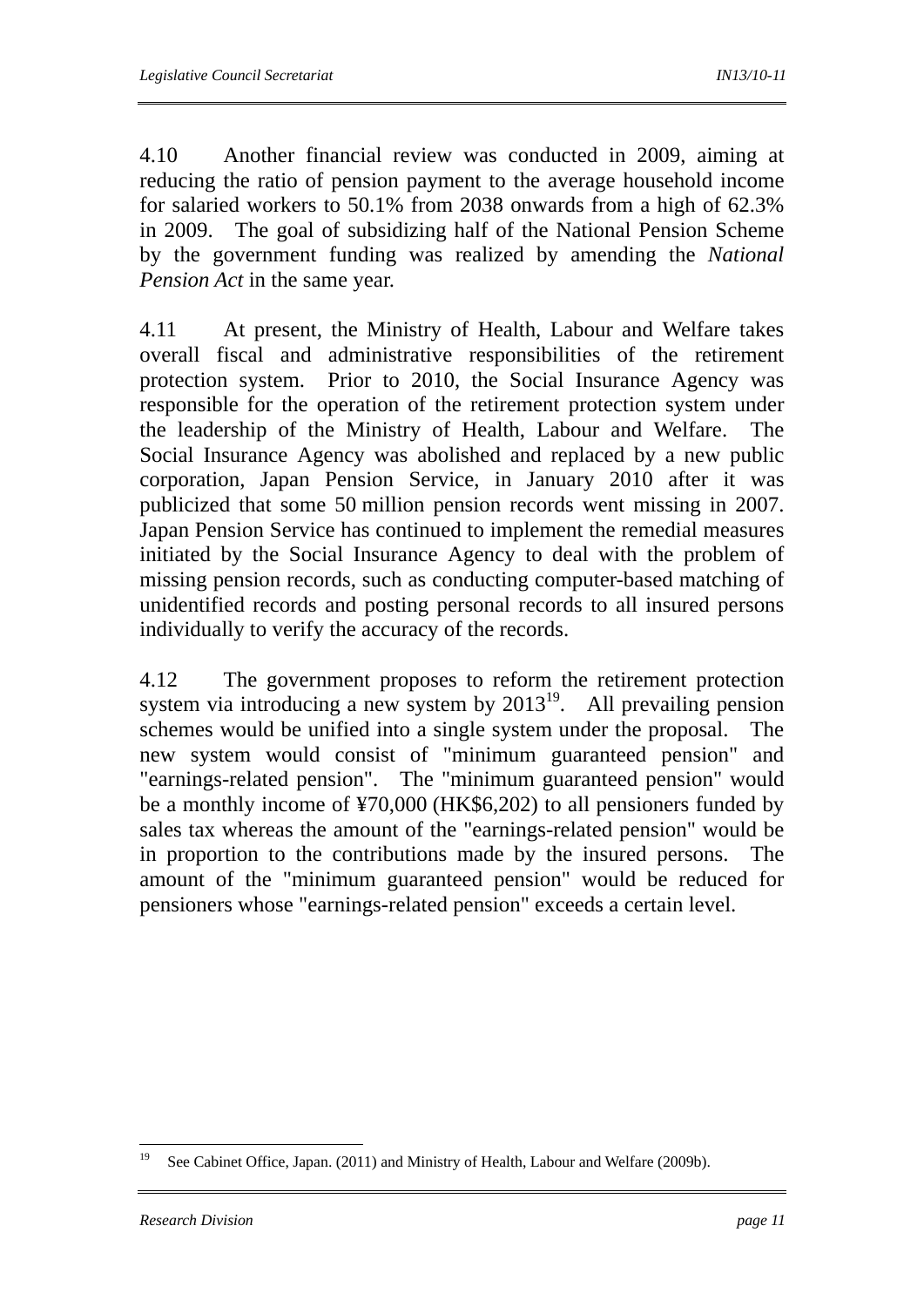# **5. The Central Provident Fund in Singapore**

# Overview of the Central Provident Fund

5.1 The Central Provident Fund ("CPF") of Singapore is a comprehensive social security saving scheme encompassing retirement protection, healthcare, homeownership, family protection, education and asset enhancement. Unlike the redistributive pension systems in Canada and Japan, the CPF is a non-redistributive social security system, i.e. contributions of a beneficiary are accumulated in a dedicated individual account instead of redistributing them to other beneficiaries.

5.2 The CPF is financed through contributions from employers and employees, occasional government grant and investment returns. It is compulsory for employers and employees in Singapore to make contributions to the employment-related CPF  $20$  saving scheme. Employees with monthly earnings above S\$500 (HK\$2,845<sup>21</sup>) are obliged to contribute to their CPF accounts. A lower limit applies to employers, who must pay CPF contributions for their employees whose monthly wages exceed S\$50 (HK\$285). Monthly contributions are capped at a salary ceiling of S\$4,500 (HK\$25,605). The contribution rate is inversely proportional to an employee's age, with employees bearing a larger share of contribution than employers. The following table presents the contribution rates and maximum amount of contribution from 1 March 2011:

<sup>20</sup> 20 The self-employed are required to make contributions to the Medisave Account under the CPF. However, it is optional for them to make contributions to the Ordinary and Special Accounts (see

paragraph 5.3 for details of the Ordinary, Special and Medisave Accounts).<br><sup>21</sup> Based on the average exchange rate of HK\$5.69 per Singaporean dollar in 2010.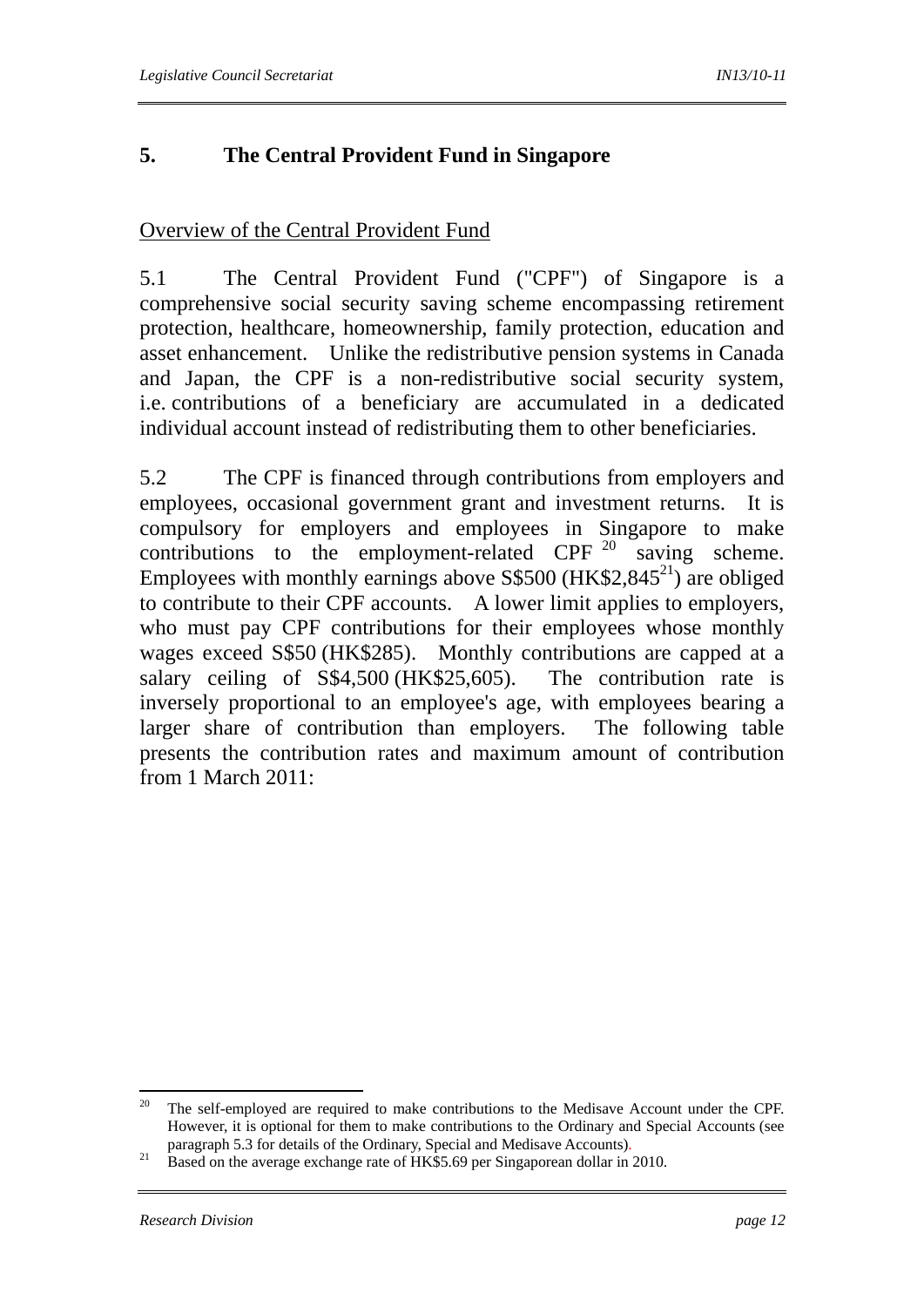| Age of<br>employee | <b>Employer</b><br>contribution rate<br>maximum<br>contribution | <b>Employee</b><br>contribution rate<br>maximum<br>contribution | <b>Total</b><br>contribution rate<br>maximum<br>contribution |
|--------------------|-----------------------------------------------------------------|-----------------------------------------------------------------|--------------------------------------------------------------|
| 50 and below       | 15.5%                                                           | 20%                                                             | 35.5%                                                        |
|                    | S\$698 (HK\$3,972)                                              | S\$900 (HK\$5,121)                                              | S\$1,598 (HK\$9,093)                                         |
| 51 to 55           | 11.5%                                                           | 18%                                                             | 29.5%                                                        |
|                    | S\$518 (HK\$2,947)                                              | S\$810 (HK\$4,609)                                              | S\$1,328 (HK\$7,556)                                         |
| 56 to 60           | 8.5%                                                            | 12.5%                                                           | 21%                                                          |
|                    | S\$382 (HK\$2,174)                                              | S\$563 (HK\$3,203)                                              | S\$945 (HK\$5,377)                                           |
| 61 to 65           | 6%                                                              | 7.5%                                                            | 13.5%                                                        |
|                    | S\$270 (HK\$1,537)                                              | S\$338 (HK\$1,923)                                              | S\$608 (HK\$3,460)                                           |
| 66 and over        | 6%                                                              | 5%                                                              | 11%                                                          |
|                    | S\$270 (HK\$1,537)                                              | S\$225 (HK\$1,280)                                              | S\$495 (HK\$2,817)                                           |

# **Table 2 – Contribution rates of the Central Provident Fund from 1 March 2011(1)**

Note: (1) The contribution rates in the table apply to employees with monthly wages exceeding S\$1,500 (HK\$8,535). Different contribution rates apply to employees with monthly wages between S\$50 (HK\$285) and S\$1,500 (HK\$8,535) which are not presented in the table.

Source: Central Provident Fund Board (2011b).

5.3 The contribution collected is credited into the following three sub-accounts of participants in accordance with the percentage specified in Table 3:

- (a) the Ordinary Account for purchasing housing flats, investment, education and insurance;
- (b) the Special Account for old age and investment in retirement-related financial products; and
- (c) the Medisave Account for hospitalization expenses and medical insurance.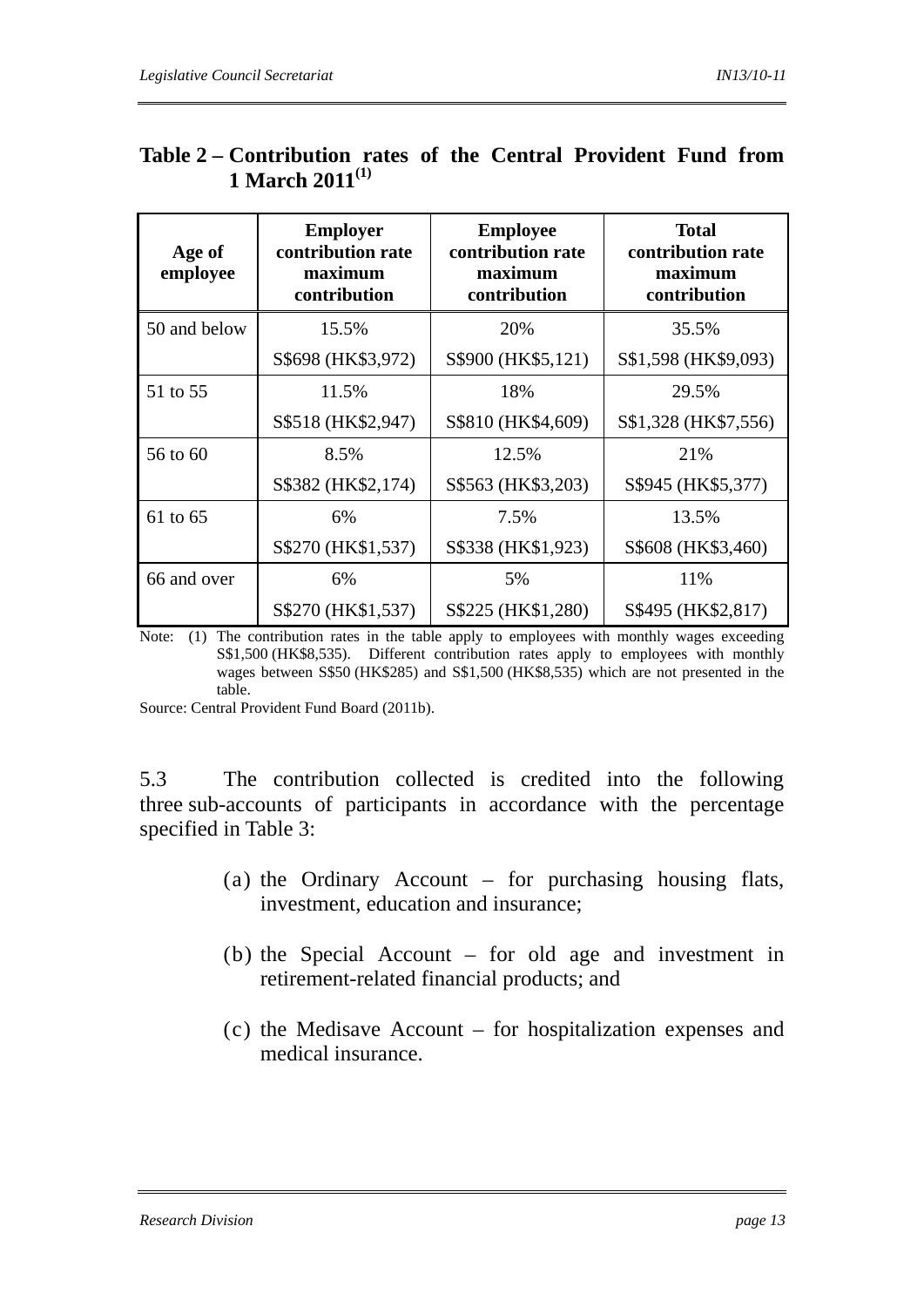| Age of<br>employee | <b>The Ordinary</b><br><b>Account</b> | <b>The Special</b><br><b>Account</b> | <b>The Medisave</b><br>Account | <b>Total</b> |
|--------------------|---------------------------------------|--------------------------------------|--------------------------------|--------------|
| 35 and below       | 23%                                   | 5.5%                                 | 7%                             | 35.5%        |
| 36 to 45           | 21%                                   | 6.5%                                 | 8%                             | 35.5%        |
| 46 to 50           | 19%                                   | 7.5%                                 | 9%                             | 35.5%        |
| 51 to 55           | 13%                                   | 7.5%                                 | 9%                             | 29.5%        |
| 56 to 60           | 11.5%                                 | $0.5\%$                              | 9%                             | 21%          |
| 61 to 65           | 3.5%                                  | 0.5%                                 | 9.5%                           | 13.5%        |
| 66 and over        | 1%                                    | 0.5%                                 | 9.5%                           | 11%          |

### **Table 3 – Distribution of the Central Provident Fund contribution among participants' sub-accounts from 1 March 2011**

Source: Central Provident Fund Board (2011b).

5.4 A fourth account, the Retirement Account, is automatically opened for CPF members when they reach the age of 55. Members can withdraw their savings from the Ordinary and Special Accounts when they turn 55, but must first set aside a sum of money equal to the Minimum Sum required for the Retirement Account<sup>22</sup>. The existing Minimum Sum is set at S\$123,000 (HK\$699,870)<sup>23</sup> and must be invested in the following avenues with the returns from these investments being available to them when they reach the draw-down age of  $62^{24}$ :

- (a) purchasing life annuity from a participating insurance company and receiving a monthly income for life;
- (b) keeping the Minimum Sum in a fixed-deposit account with a participating bank to earn interest and receiving a monthly income from the bank until the Minimum Sum is exhausted;

<sup>22</sup> The participants can also withdraw their savings from the Medisave Account after setting aside a sum of money equal to the Medisave Minimum Sum. The Medisave Minimum Sum is currently

set at S\$34,500 (HK\$196,305).<br><sup>23</sup> The Minimum Sum will be raised gradually to S\$120,000 (HK\$682,800) (in 2003 price) by 2013.<br><sup>24</sup> The draw-down age will be increased gradually to 65 by 2018.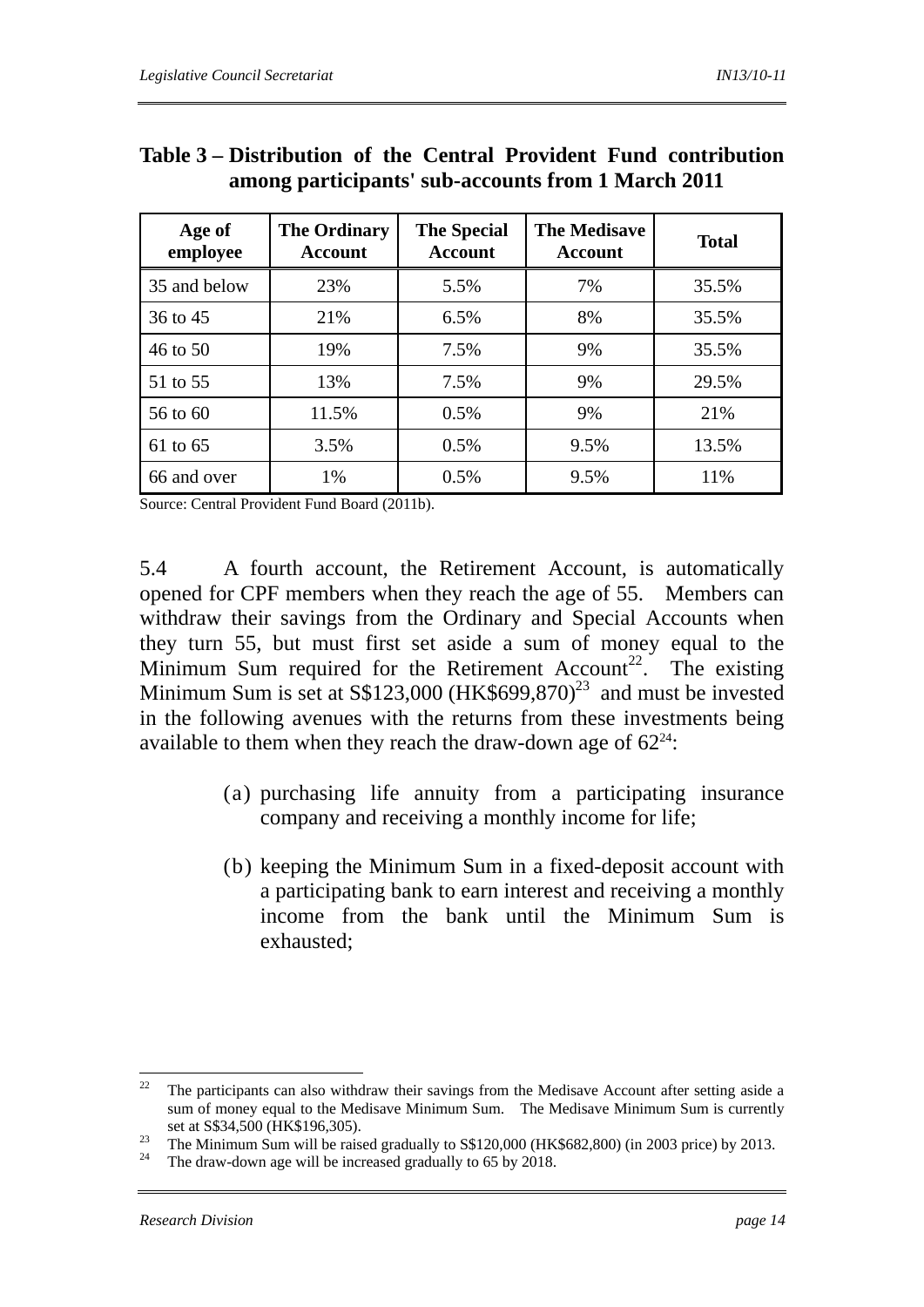- (c) leaving the Minimum Sum with the Central Provident Fund Board, the governing body of the CPF, to earn interest, and receiving a monthly income from the Board until the Minimum Sum is exhausted; or
- (d) participating in the CPF Lifelong Income Scheme for the Elderly (see paragraph 5.7).

5.5 The design of the Minimum Sum Scheme is to ensure that the savings of the CPF members will not be used up at the early years of retirement and they can receive monthly payments from their Minimum Sum after reaching the draw-down age to meet the basic needs during retirement. The amount of monthly income that a retiree may receive is affected by many factors, such as the amount left in the Retirement Account and investment returns. Retirees can postpone the withdrawal of monthly payment until a later date.

5.6 The CPF savings may be withdrawn before the retirement age to invest in the following approved schemes for healthcare, homeownership, family protection, education and/or asset enhancement:

- (a) healthcare-related schemes including Medisave, Medishield and ElderShield – to assist participants in paying for hospitalization expenses and medical bills;
- (b) homeownership-related schemes including the Public Housing Scheme and the Residential Properties Scheme – to encourage Singaporeans to buy public/private residential properties;
- (c) family protection schemes including the Dependants' Protection Scheme and the Home Protection Scheme – to insure against the permanent incapacity or death of the insured members by offering financial assistance to the members and their families, as well as settling the outstanding housing loan respectively;
- (d) the Education Scheme a loan scheme to finance the tuition fees of participants and their children at the approved local tertiary institutions; and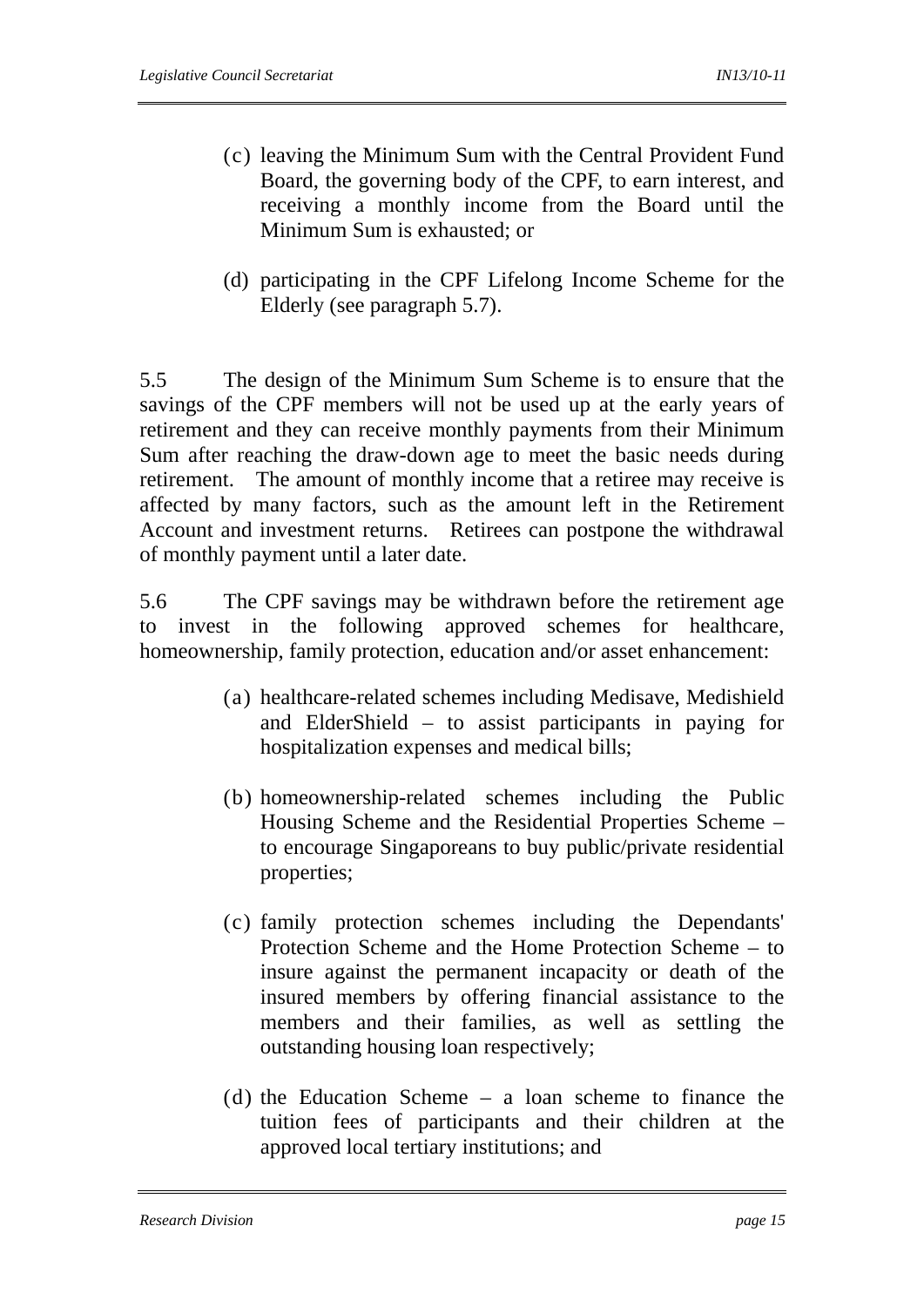(e) the CPF Investment Scheme – an asset enhancement-related scheme allowing participants to enhance their savings for retirement through investment in various investment products such as property funds, bonds and shares.

#### Latest development of the Central Provident Fund

5.7 In light of the increasing life expectancy and changing socio-economic circumstances, the following changes were made to the CPF over the past few years:

- (a) the Non-residential Properties Scheme 25 ceased in July 2006 as the application rate of this scheme had been declining and the CPF Board considered that investment in property funds under the CPF Investment Scheme provided more diversification and less capital commitment to the participants;
- (b) the Workfare Income Supplement Scheme was introduced in the 2007 Budget to encourage the aging and low-income workers to stay employed, supplement their wages and build up their CPF savings<sup>26</sup>; and
- (c) the CPF Lifelong Income Scheme for the Elderly was launched in September  $2009^{27}$ , as a retirement protection scheme offering lifelong payment to the CPF members. The new scheme aims to improve the Minimum Sum Scheme where payouts only last about 20 years or lesser depending on the balance in the participant's Retirement Account.

 $25$ 25 Before July 2006, the Non-residential Properties Scheme allowed the CPF members aged 21 and above and were not bankrupt to use their CPF savings to buy commercial properties in Singapore.<br><sup>26</sup> The Scheme has been reviewed with new enhancements adopted: (i) a complementary Workfare Training Support Scheme has been introduced to encourage the aging and low-income workers to enhance their workplace skills through training; and (ii) with effect from 1 January 2010, employees aged above 35 who earn an average monthly income of below S\$1,700 (HK\$9,673) and live in properties with an annual value of not more than S\$11,000 (HK\$62,590) may receive

Workfare payment up to S\$2,800 (HK\$15,932) per annum in the form of cash and CPF savings.<br><sup>27</sup> The Scheme is a life annuity with four plans differing in the level of monthly payment and bequest (refund) left to the participants' beneficiaries upon the death of participants. All participants reaching the age of 55 will be automatically included in the Scheme by 2013 if they have at least S\$40,000 (HK\$227,600) in their own Retirement Accounts.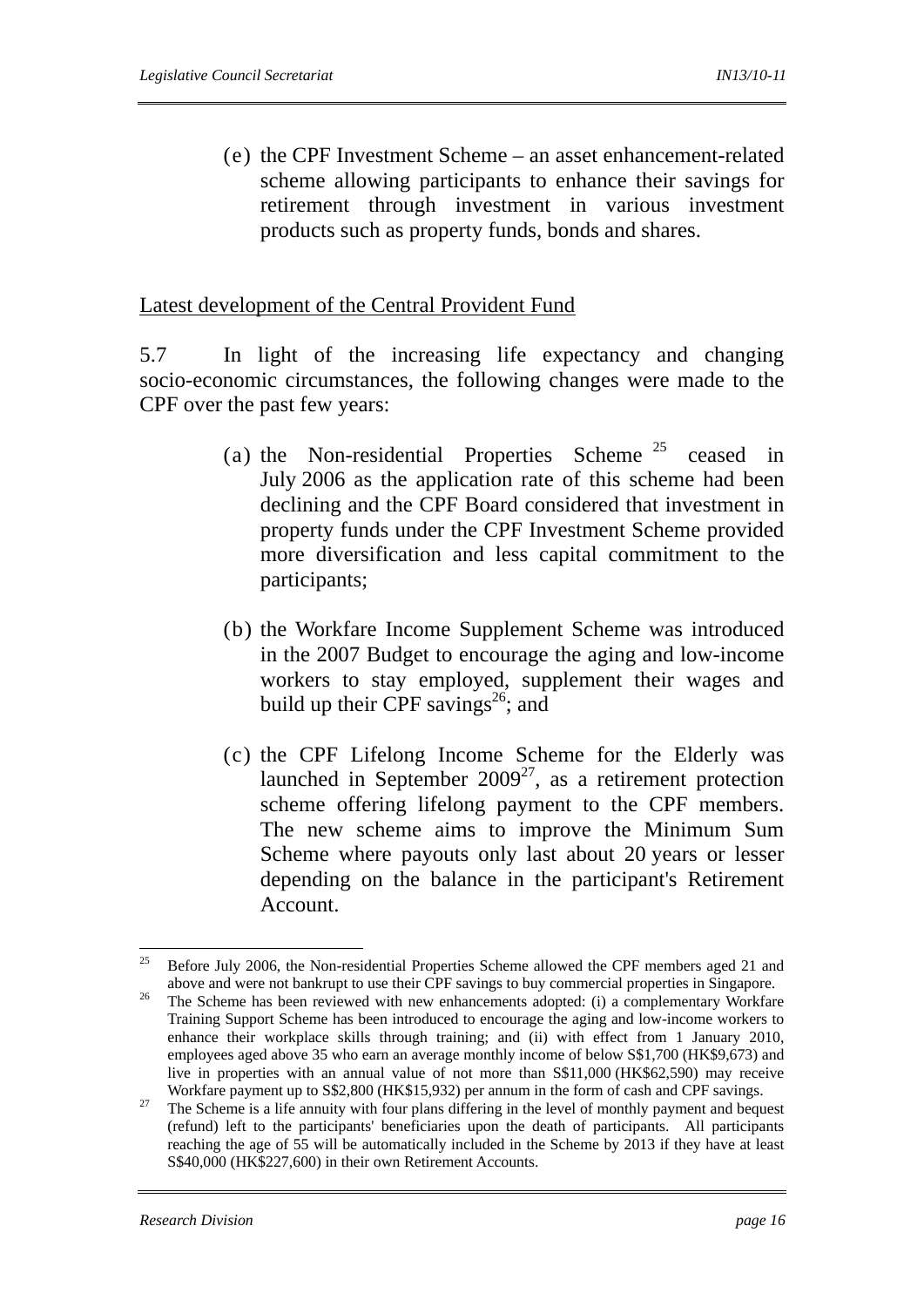5.8 Most recently, the Minister for Finance announced the following CPF-related initiatives in the 2011 Budget presented to the Parliament in February 2011:

- (a) increasing the employer contribution rate by 0.5% to help Singaporeans save more for their retirement with effect from 1 September 2011;
- (b) adjusting the CPF salary ceiling upward from S\$4,500 (HK\$25,605) to S\$5,000 (HK\$28,450) to keep pace with the income growth with effect from 1 September 2011; and
- (c) providing a one-off Workfare Special Bonus on top of the regular Workfare Income Supplement Scheme to ensure that the low-income workers benefit from the economic recovery.

Prepared by Raymond CHOW 1 June 2011 Tel: 2509 3190

*------------------------------------------------------------------------------------------------------------------------------------------ Information notes are compiled for Members and Committees of the Legislative Council. They are not legal or other professional advice and shall not be relied on as such. Information notes are subject to copyright owned by the Legislative Council Commission (the Commission). The Commission permits accurate reproduction of information notes for non-commercial use in a manner not adversely affecting the Legislative Council, provided that acknowledgement is made stating the Research Division of the Legislative Council Secretariat as the source and one copy of the reproduction is sent to the Legislative Council Library.*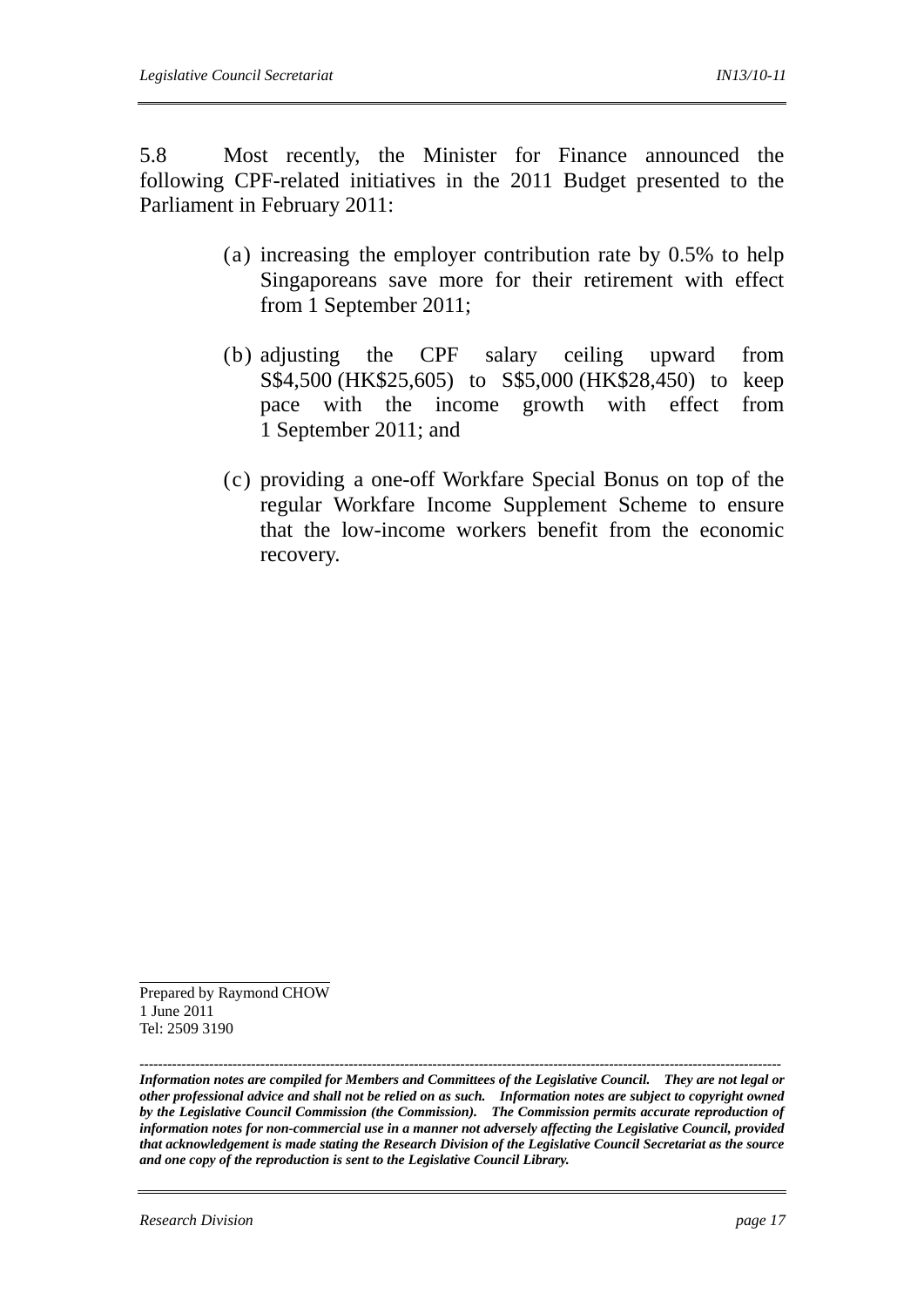# **References**

### Canada

- 1. Canada Revenue Agency. (2010) *CPP contribution rates, maximums and exemptions*. Available from: http://www.cra-arc.gc.ca/tx/bsnss/tpcs/pyrll/clcltng/cpp-rpc/cnt-chrt-p f-eng.html [Accessed May 2011].
- 2. Human Resources and Skills Development Canada. (2009) *Annual Report of the Canada Pension Plan 2008-09*. Available from: http://www.hrsdc.gc.ca/eng/oas-cpp/reports/2009/page06.shtml [Accessed May 2011].
- 3. Human Resources and Skills Development Canada. (2011) *2007 changes to the Canada Pension Plan and the Old Age Security Act*. **Available** from: http://www.hrsdc.gc.ca/eng/oas-cpp/legislation/billc\_36.shtml [Accessed May 2011].
- 4. *Human Resources and Skills Development Canada*. (2011) Available from: http://www.hrsdc.gc.ca/ [Accessed May 2011].
- 5. Justice Laws Website. (2011) *Canada Pension Plan*. Available from: http://laws-lois.justice.gc.ca/PDF/C-8.pdf [Accessed May 2011].
- 6. Service Canada. (2010a) *Changes to the Canada Pension Plan*. Available from:  $\blacksquare$ http://www.servicecanada.gc.ca/eng/isp/pub/factsheets/ISPB-348-11- 10\_E.pdf [Accessed May 2011].
- 7. Service Canada. (2010b) *The Canada Pension Plan Retirement Pension*. Available from: http://www.servicecanada.gc.ca/eng/isp/pub/factsheets/retire2010.pdf [Accessed May 2011].
- 8. Service Canada. (2011a) *Canada Pension Plan (CPP)*. Available from: http://www.servicecanada.gc.ca/eng/isp/cpp/cpptoc.shtml [Accessed May 2011].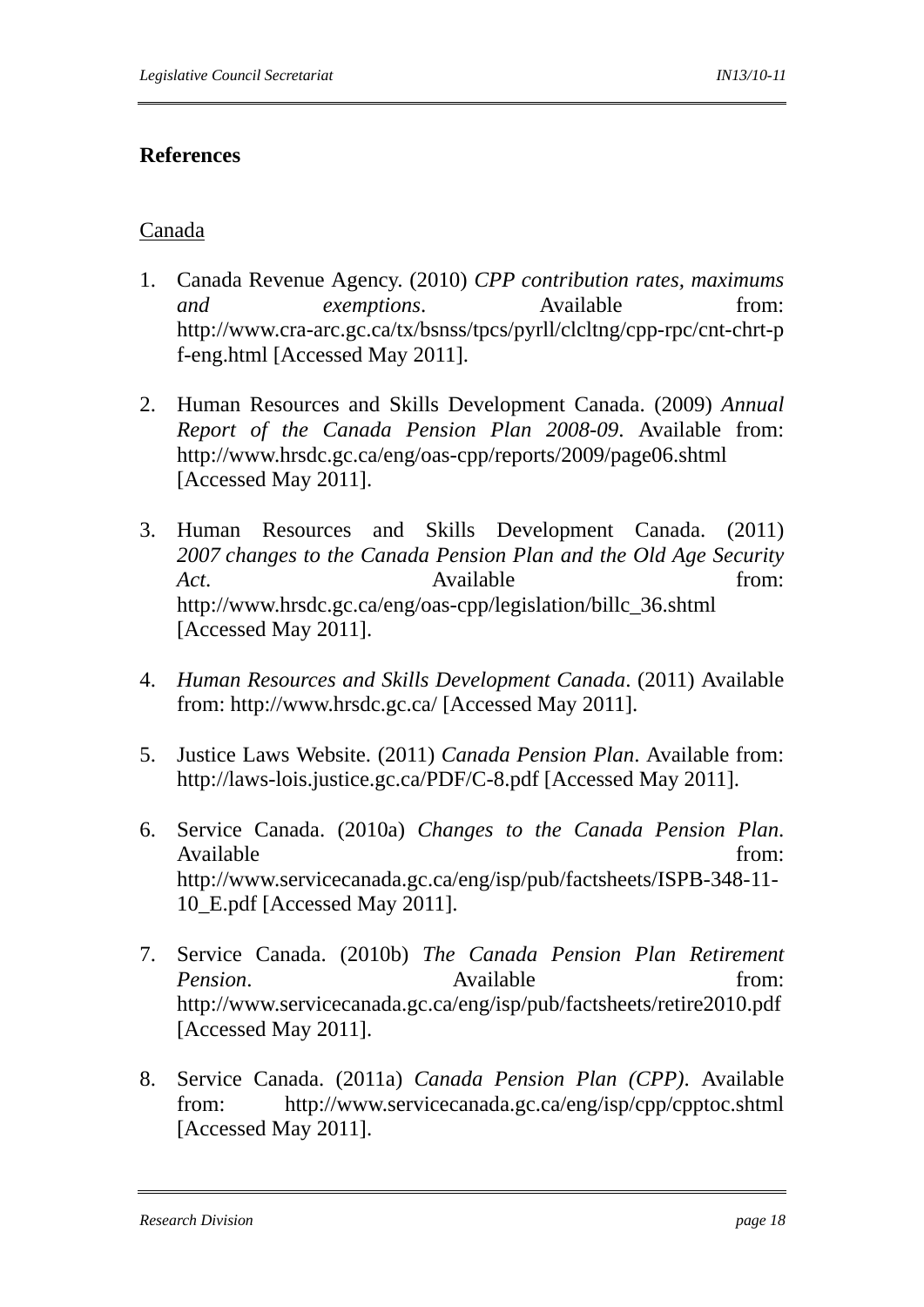- 9. Service Canada. (2011b) *Canada Pension Plan Payment Rates*. Available from: the from: the from: the from: the from: the from: the from: the from: the from: the from: the from: the from: the from: the from: the from: the from: the from: the from: the from: the from: the from: the fr http://www.servicecanada.gc.ca/eng/isp/pub/factsheets/rates.shtml [Accessed May 2011].
- 10. Service Canada. (2011c) *Canada Pension Plan/Old Age Security: Quarterly Report – Monthly Rates and Related Figures from April to June* 2011. Available from: http://www.servicecanada.gc.ca/eng/isp/statistics/rates/pdf/aprjun11.p df [Accessed May 2011].
- 11. *Service Canada*. (2011) Available from: http://www.servicecanada.gc.ca/ [Accessed May 2011].

### Japan

- 12. Cabinet Office, Japan. (2011) *Annual Report on the Aging Society: 2010.* Available from: http://www8.cao.go.jp/kourei/english/annualreport/2010/2010pdf\_e.h tml [Accessed May 2011].
- 13. Japan Pension Service. (2011a) *Japan Pension Service*. Available from: http://www.nenkin.go.jp/english/pdf/01.pdf [Accessed May 2011].
- 14. Japan Pension Service. (2011b) *Japan Pension Service's Operation*. Available from: http://www.nenkin.go.jp/english/pdf/02.pdf [Accessed May 2011].
- 15. Japan Pension Service. (2011c) *Japanese Pension System*. Available from: http://www.nenkin.go.jp/english/pdf/1.pdf [Accessed May 2011].
- 16. *Japan Pension Service*. (2011) Available from: http://www.nenkin.go.jp/ [Accessed May 2011].
- 17. Kabe, Tetsuo. (2006) *Japan's Public Pension Reforms*. Available from: http://www.urban.org/toolkit/conference-papers/international-pension s/upload/TKabe1.pdf [Accessed May 2011].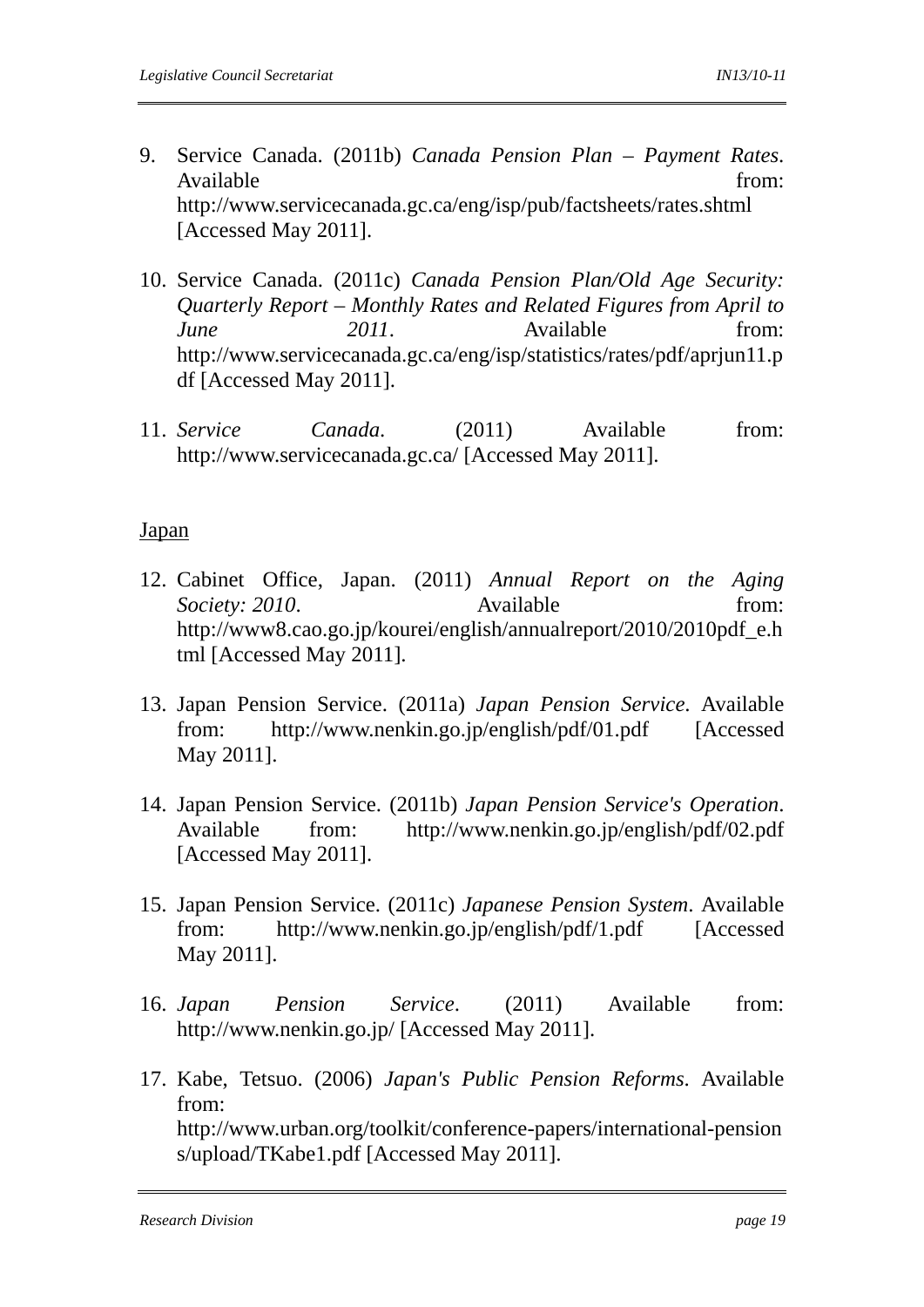- 18. Ministry of Health, Labour and Welfare. (2009a) *Annual Health, Labour and Welfare Report 2008-2009*. Available from: http://www.mhlw.go.jp/english/wp/wp-hw3/index.html [Accessed May 2011].
- 19. Ministry of Health, Labour and Welfare. (2009b) *Overview of Pension System I*. Available from: http://www.mhlw.go.jp/english/org/policy/dl/p36-37p1.pdf [Accessed May 2011].
- 20. Ministry of Health, Labour and Welfare. (2009c) *Overview of Pension System II*. Available from: http://www.mhlw.go.jp/english/org/policy/dl/p36-37p2.pdf [Accessed May 2011].
- 21. Ministry of Health, Labour and Welfare. (2009d) *Purpose and System of Public Pension Fund Management*. Available from: http://www.mhlw.go.jp/english/org/policy/dl/p36-37p3.pdf [Accessed May 2011].
- 22. Ministry of Health, Labour and Welfare. (2010) *The Point of the Pension Plan.* Available from: http://www.mhlw.go.jp/english/org/policy/dl/p36-37\_1.pdf [Accessed May 2011].
- 23. Ministry of Health, Labour and Welfare. (undated) *Supporting people's post-retirement life*. Available from: http://www.mhlw.go.jp/english/policy/pension/pension/dl/pension.pd f [Accessed May 2011].
- 24. *Ministry of Health, Labour and Welfare*. (2011) Available from: http://www.mhlw.go.jp/ [Accessed May 2011].
- 25. Social Insurance Agency. (undated) *Outline and progress of tracking the Pension-Records Problem*. Available from: http://www.sia.go.jp/top/kaikaku/kiroku/tokubetsubin/pdf/record.pdf [Accessed May 2011].
- 26. *Social Insurance Agency*. (2011) Available from: http://www.sia.go.jp/ [Accessed May 2011].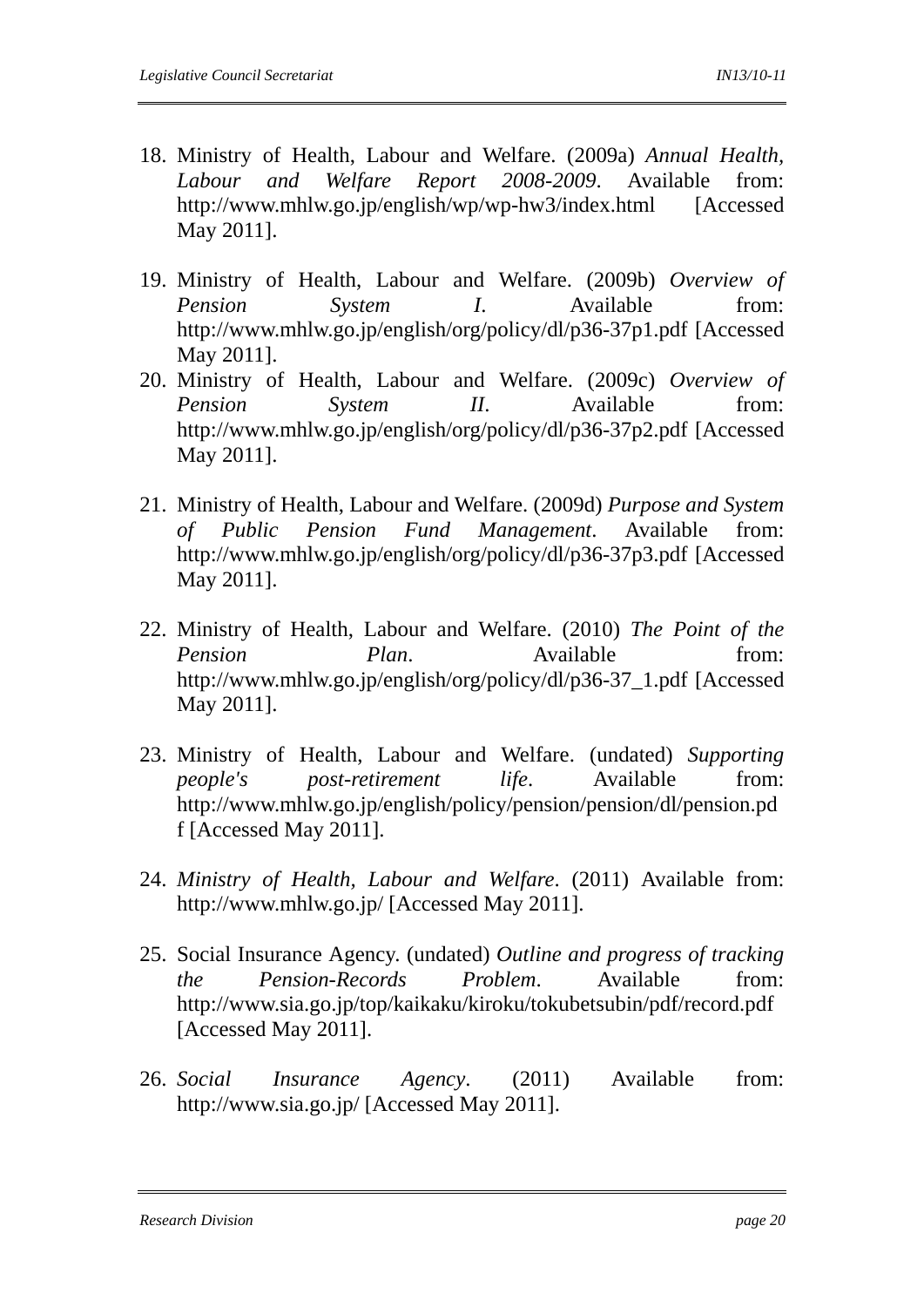- 27. The Democratic Party of Japan. (2007) *Manifesto for July 2007 Upper House Election*. Available from: http://www.dpj.or.jp/english/manifesto/manifesto07.html [Accessed May 2011].
- 28. Tokoro, Michihiko. (2009) Ageing in Japan: Family changes and policy developments. In: Fu, Tsung-hui and Hughes, Rhidian (ed.) *Ageing in East Asia: Challenges and policies for the twenty-first century.* Oxon, Routledge.
- 29. 張欽凱: 《日本年金制度介紹》, 2009 年版, 網址: http://www.ncku.edu.tw/~geront/TGF/page5/files/theme\_paper\_003 02.pdf [於 2011 年 5 月登入]。
- 30. 蔡玉時:《日本因應高齡化國民年金制度改革對我國之啟 示 》 , 2009 年 版 , 網 址 : http://www.cepd.gov.tw/att/files/4%E6%97%A5%E6%9C%AC%E5 %9B%A0%E6%87%89%E9%AB%98%E9%BD%A1%E5%8C%96 %E5%9C%8B%E6%B0%91%E5%B9%B4%E9%87%91%E5%88% B6%E5%BA%A6%E6%94%B9%E9%9D%A9%E5%B0%8D%E6 %88%91%E5%9C%8B%E4%B9%8B%E5%95%9F%E7%A4%BA. pdf [於 2011 年 5 月登入]。

# Singapore

- 31. Chan, Angelique. (2009) Ageing in Singapore: policy challenges and innovations. In: Fu, Tsung-hui and Hughes, Rhidian (ed.) *Ageing in East Asia: Challenges and policies for the twenty-first century.* Oxon, Routledge.
- 32. Central Provident Fund Board. (2010) *Central Provident Fund Board Annual Report 2009*. Available from: http://mycpf.cpf.gov.sg/CPF/About-Us/Ann-Rpt/AnnualReport\_PDF \_2009.htm [Accessed May 2011].
- 33. Central Provident Fund Board. (2011a) *CPF Changes*. Available from: http://mycpf.cpf.gov.sg/Members/Gen-Info/CPFChanges/CPF-Chang es.htm [Accessed May 2011].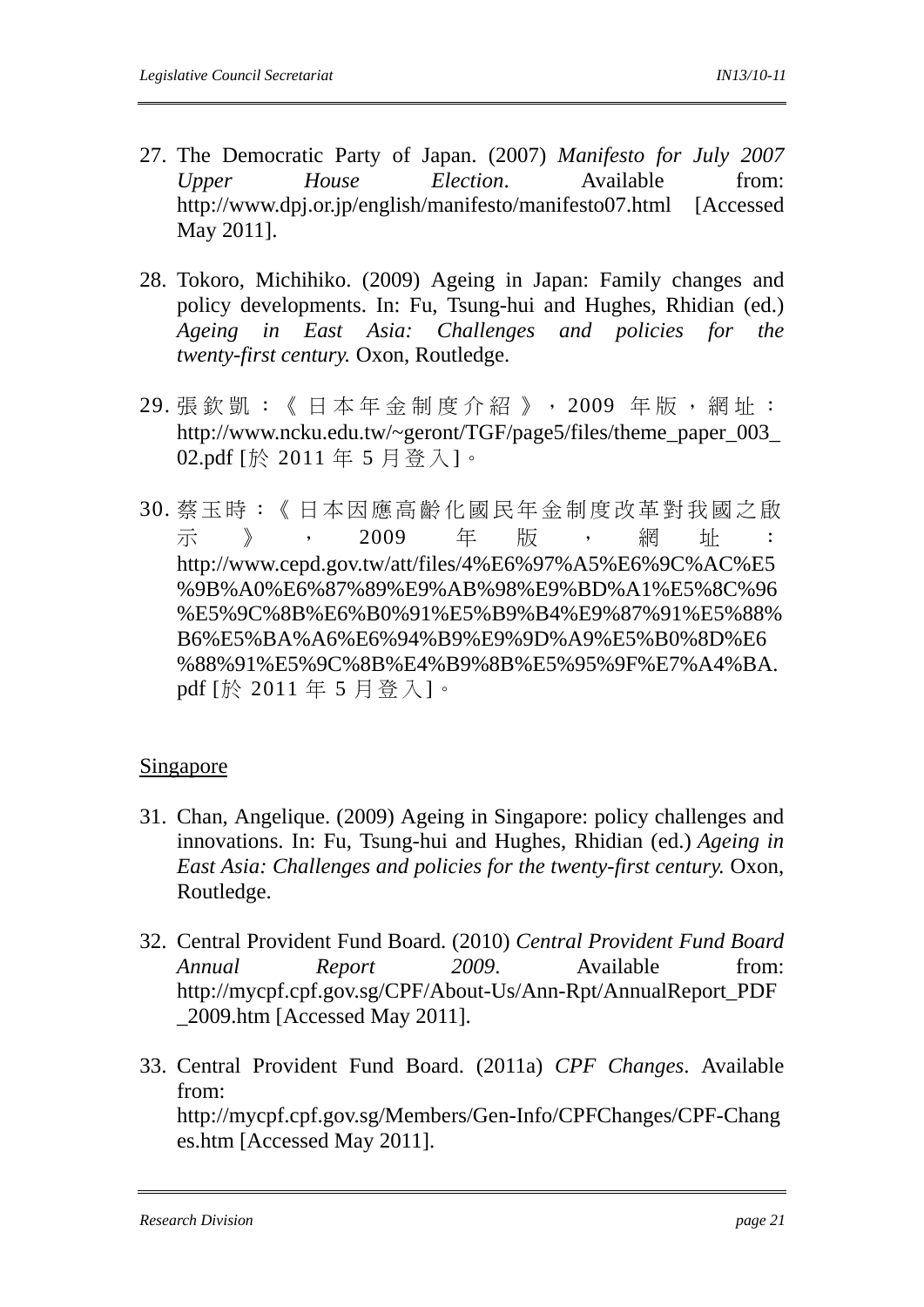- 34. Central Provident Fund Board. (2011b) *CPF Contribution*. Available from: http://mycpf.cpf.gov.sg/Members/Gen-Info/Con-Rates/ContriRa.htm [Accessed May 2011].
- 35. Central Provident Fund Board. (2011c) *CPF LIFE*. Available from: http://mycpf.cpf.gov.sg/Members/Gen-Info/CPF\_LIFE/CPF\_LIFE.ht m [Accessed May 2011].
- 36. Central Provident Fund Board. (2011d) *Employers' Guide to CPF*. Available from:  $\blacksquare$ http://mycpf.cpf.gov.sg/NR/rdonlyres/39696C43-70FD-49F3-94DB-1B7156560277/0/EmployersGuidetoCPF.PDF [Accessed May 2011].
- 37. Central Provident Fund Board. (2011e) *Other CPF Schemes & Services*. Available from: http://mycpf.cpf.gov.sg/Members/Gen-Info/Sch-Svc/S-and-S.htm [Accessed May 2011].
- 38. Central Provident Fund Board. (2011f) *Overview*. Available from: http://mycpf.cpf.gov.sg/CPF/About-Us/Intro/Intro.htm [Accessed May 2011].
- 39. Central Provident Fund Board. (2011g) *Workfare Income Supplement (WIS) Scheme*. Available from: http://mycpf.cpf.gov.sg/Members/Gen-Info/WIS/WIS\_Scheme.htm [Accessed May 2011].
- 40. *Central Provident Fund Board*. (2011) Available from: http://www.cpf.cpf.gov.sg/ [Accessed May 2011].

### **Others**

- 41. Legislative Council Secretariat. (2005) *Research Report on Social Security System for Retirement Protection in Selected Places.* LC Paper No. RP09/04-05.
- 42. The World Bank. (1994) *Averting the Old-Age Crisis: Policies to Protect the Old and Promote Growth.* New York: Oxford University Press.